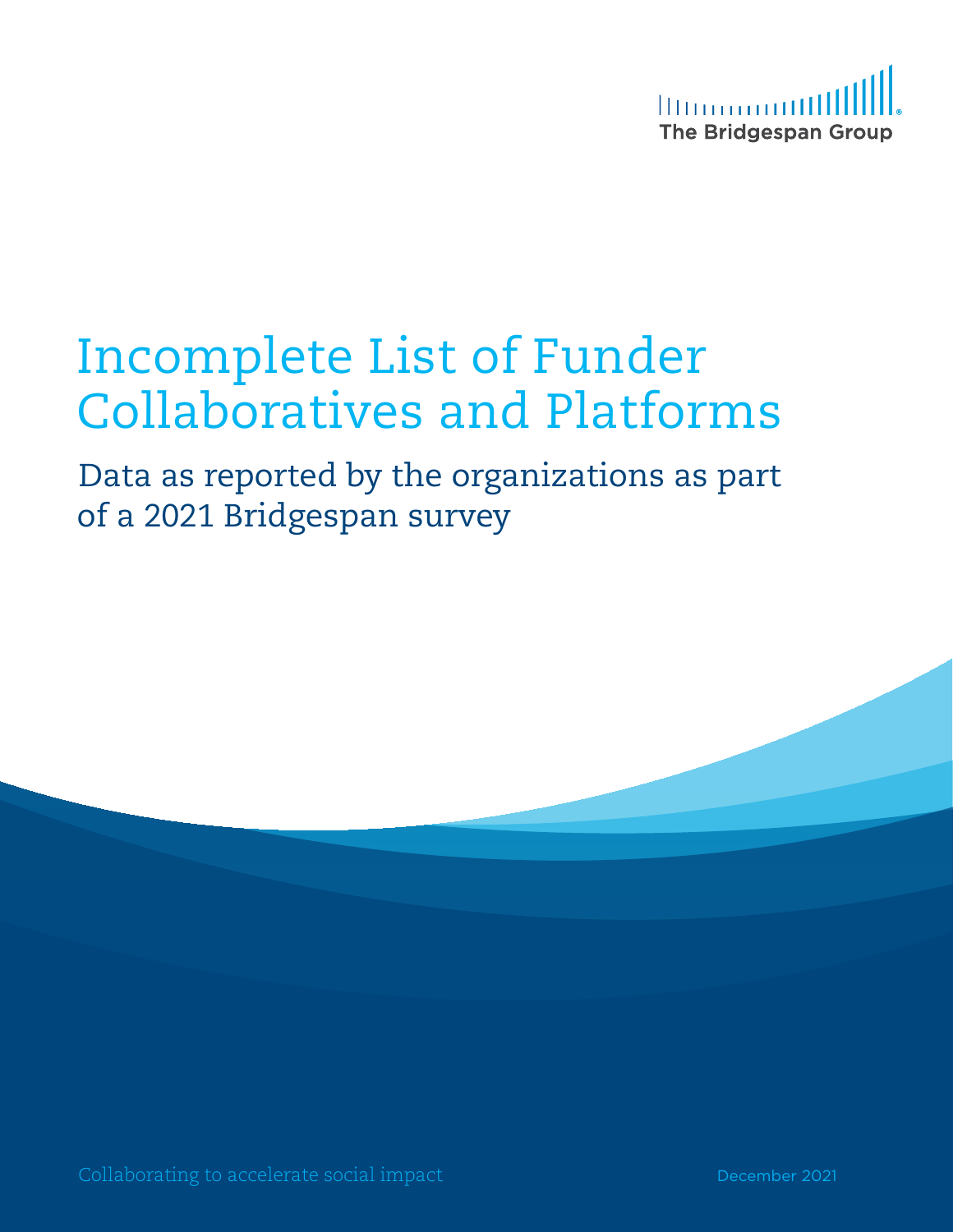#### **[African American Cultural Heritage Action Fund](https://savingplaces.org/african-american-cultural-heritage#.YbjtAb3MI2w)  [of the National Trust for Historic Preservation](https://savingplaces.org/african-american-cultural-heritage#.YbjtAb3MI2w) (AACHAF)**

| <b>Value</b><br>proposition                                                                                                                        | <b>Amount</b><br>directed<br>in 2020 | <b>Primary</b><br><b>issue</b><br>area | Geography<br>supported | Race/<br>ethnicity<br>of leader | <b>Gender</b><br><b>identity</b><br>of leader | <b>Decision</b><br>rights                                                                                    |
|----------------------------------------------------------------------------------------------------------------------------------------------------|--------------------------------------|----------------------------------------|------------------------|---------------------------------|-----------------------------------------------|--------------------------------------------------------------------------------------------------------------|
| The AACHAF is a<br>movement to deepen<br>investment in Black<br>historic spaces and to<br>empower communities<br>through preservation<br>practice. | \$5M-\$9.9M                          | Racial<br>justice                      | $US -$<br>National     | Black or<br>African<br>American | Male                                          | Donors retain<br>individual<br>decision rights<br>about how<br>their pooled<br>contributions<br>will be used |

## **[Alliance for Early Success](https://earlysuccess.org/)**

| <b>Value</b><br>proposition                                                                                                                                                                                                                       | <b>Amount</b><br>directed<br>in 2020 | <b>Primary</b><br><b>issue</b><br>area | Geography<br>supported | Race/<br>ethnicity<br>of leader | Gender<br>identity<br>of leader | <b>Decision</b><br>rights                                                                      |
|---------------------------------------------------------------------------------------------------------------------------------------------------------------------------------------------------------------------------------------------------|--------------------------------------|----------------------------------------|------------------------|---------------------------------|---------------------------------|------------------------------------------------------------------------------------------------|
| To create a powerful<br>community of diverse<br>early childhood<br>policy allies that<br>informs, accelerates.<br>and amplifies their<br>effectiveness in<br>achieving state actions<br>necessary for each and<br>every young child to<br>thrive. | \$5M-\$9.9M                          | Advocacy,<br>governance                | US -<br>National       | White                           | Woman                           | Donors<br>provide input<br>on investments<br>but generally<br>do not retain<br>decision rights |

## **[Amazon Defenders Fund \(ADF\)](https://amazonwatch.org/get-involved/amazon-defenders-fund)**

| <b>Value</b><br>proposition                                                                                                                                                                                                                                               | <b>Amount</b><br>directed<br>in 2020 | <b>Primary</b><br><i>issue</i><br>area | Geography<br>supported | Race/<br>ethnicity<br>of leader              | Gender<br>identity<br>of leader | <b>Decision</b><br>rights |
|---------------------------------------------------------------------------------------------------------------------------------------------------------------------------------------------------------------------------------------------------------------------------|--------------------------------------|----------------------------------------|------------------------|----------------------------------------------|---------------------------------|---------------------------|
| The ADF mobilizes<br>flexible, timely, and<br>direct solidarity<br>funds into the hands<br>of historical and<br>emerging Indigenous<br>leaders, peoples,<br>and organizations to<br>advance the Amazonian<br>Indigenous agenda of<br>autonomy and self-<br>determination. | \$1M-\$4.9M                          | Human<br>rights                        | Latin<br>America       | Hispanic/<br>Latin $x/$<br>Spanish<br>origin | Woman                           |                           |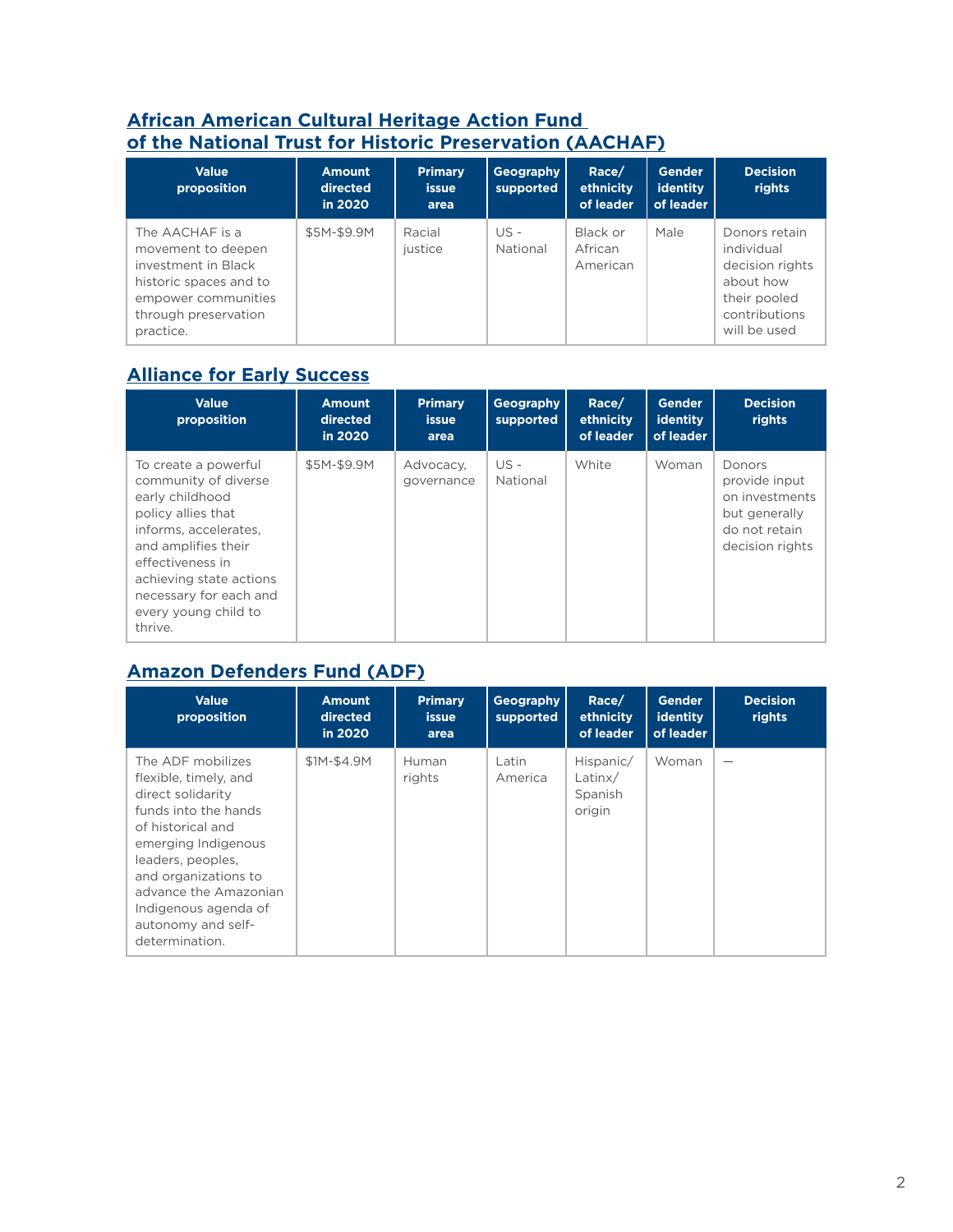## **[American Journalism Project](https://www.theajp.org/)**

| <b>Value</b><br>proposition                                                                                                                                                                                                                                | <b>Amount</b><br>directed<br>in 2020 | <b>Primary</b><br><i>issue</i><br>area | Geography<br>supported | Race/<br>ethnicity<br>of leader | <b>Gender</b><br>identity<br>of leader | <b>Decision</b><br>rights                                                            |
|------------------------------------------------------------------------------------------------------------------------------------------------------------------------------------------------------------------------------------------------------------|--------------------------------------|----------------------------------------|------------------------|---------------------------------|----------------------------------------|--------------------------------------------------------------------------------------|
| As communities across<br>the US lose their<br>newspapers and call for<br>a new approach to local<br>news, the American<br>Journalism Project is<br>leading a philanthropic<br>charge to support digital<br>forward, nonprofit local<br>news organizations. | \$1M-\$4.9M                          | Media                                  | $US -$<br>National     | White                           | Woman                                  | Other (please)<br>describe)<br>A large portion<br>of our board<br>includes<br>donors |

## **[Art for Justice Fund](https://artforjusticefund.org/)**

| <b>Value</b><br>proposition                                                                              | <b>Amount</b><br>directed<br>in 2020 | <b>Primary</b><br><b>issue</b><br>area | Geography<br>supported | Race/<br>ethnicity<br>of leader | <b>Gender</b><br>identity<br>of leader | <b>Decision</b><br>rights                                                  |
|----------------------------------------------------------------------------------------------------------|--------------------------------------|----------------------------------------|------------------------|---------------------------------|----------------------------------------|----------------------------------------------------------------------------|
| To end mass<br>incarceration in the<br>United States through<br>the intersection of art<br>and advocacy. | \$10M-\$24.9M                        | Criminal<br>justice<br>reform          | $US -$<br>National     | Asian or<br>Asian<br>American   | Woman                                  | Donors do<br>not retain<br>decision rights<br>or provide<br>specific input |

# **Asha Kiran and Saamuhika Shakti**

| <b>Value</b><br>proposition                                                                                                                                                 | <b>Amount</b><br>directed<br>in 2020 | <b>Primary</b><br>issue<br>area | Geography<br>supported | Race/<br>ethnicity<br>of leader | Gender<br>identity<br>of leader | <b>Decision</b><br>rights                                                                      |
|-----------------------------------------------------------------------------------------------------------------------------------------------------------------------------|--------------------------------------|---------------------------------|------------------------|---------------------------------|---------------------------------|------------------------------------------------------------------------------------------------|
| (Rural Livelihoods)<br>Collective Impact<br>Orchestration, across<br>donors and nonprofits.<br>with all enabling<br>support to maximize<br>effectiveness and<br>efficiency. | \$5M-\$9.9M                          | Economic<br>mobility            | Asia                   | Asian or<br>Asian<br>American   | Man                             | Donors<br>provide input<br>on investments<br>but generally<br>do not retain<br>decision rights |

## **[The Audacious Project \(housed at TED\)](https://audaciousproject.org/)**

| <b>Value</b><br>proposition                                                                                                              | <b>Amount</b><br>directed<br>in 2020 | <b>Primary</b><br><b>issue</b><br>area | Geography<br>supported                             | Race/<br>ethnicity<br>of leader | <b>Gender</b><br>identity<br>of leader | <b>Decision</b><br>rights                                                                                    |
|------------------------------------------------------------------------------------------------------------------------------------------|--------------------------------------|----------------------------------------|----------------------------------------------------|---------------------------------|----------------------------------------|--------------------------------------------------------------------------------------------------------------|
| Providing donors with<br>unprecedented access<br>to a curated portfolio of<br>social change projects.<br>drawn from a global<br>network. | $$100M+$                             | Global<br>development                  | $US -$<br>National.<br>Africa.<br>Asia<br>(Global) | Asian or<br>Asian<br>American   | Woman                                  | Donors retain<br>individual<br>decision rights<br>about how<br>their pooled<br>contributions<br>will be used |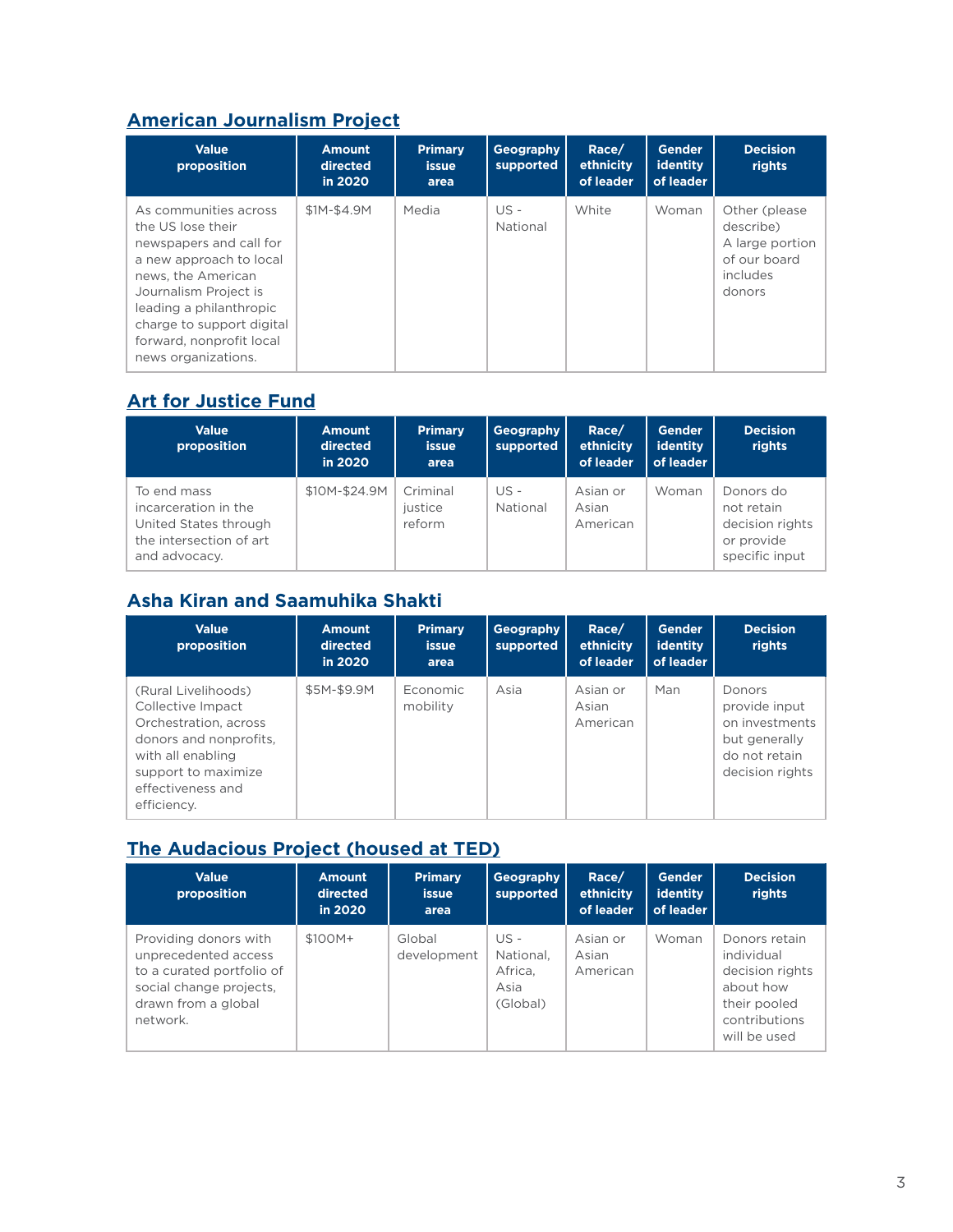#### **[Black Benefactors](https://www.blackbenefactors.org/)**

| <b>Value</b><br>proposition                                                                                       | <b>Amount</b><br>directed<br>in 2020 | <b>Primary</b><br><b>issue</b><br>area | Geography<br>supported   | Race/<br>ethnicity<br>of leader | Gender<br>identity<br>of leader | <b>Decision</b><br>rights |
|-------------------------------------------------------------------------------------------------------------------|--------------------------------------|----------------------------------------|--------------------------|---------------------------------|---------------------------------|---------------------------|
| Our fund provides<br>funding and in-kind<br>support for Black-<br>led nonprofits in the<br>Washington, DC region. | $<$ \$1M                             | Racial<br>justice                      | Washington,<br>DC region | Black or<br>African<br>American | Woman                           |                           |

## **[Blue Meridian Partners](https://www.bluemeridian.org/)**

| <b>Value</b><br>proposition                                                                                                                                                                 | <b>Amount</b><br>directed<br>in 2020 | <b>Primary</b><br><b>issue</b><br>area | Geography<br>supported                                                                                                                                                                                                                                                 | Race/<br>ethnicity<br>of leader | <b>Gender</b><br>identity<br>of leader | <b>Decision</b><br>rights                                                                                                                                                                                                                                                                                                                                                                                                                                                                                                                                                                                                                                                                                                                                    |
|---------------------------------------------------------------------------------------------------------------------------------------------------------------------------------------------|--------------------------------------|----------------------------------------|------------------------------------------------------------------------------------------------------------------------------------------------------------------------------------------------------------------------------------------------------------------------|---------------------------------|----------------------------------------|--------------------------------------------------------------------------------------------------------------------------------------------------------------------------------------------------------------------------------------------------------------------------------------------------------------------------------------------------------------------------------------------------------------------------------------------------------------------------------------------------------------------------------------------------------------------------------------------------------------------------------------------------------------------------------------------------------------------------------------------------------------|
| <b>Blue Meridian</b><br>Partners is a<br>partnership of<br>philanthropists<br>investing<br>in scalable<br>national and<br>local solutions<br>to drive<br>economic<br>mobility in<br>the US. | \$100M+                              | Economic<br>mobility                   | OK (Tulsa);<br>NC (Guilford<br>County); TN<br>(Memphis);<br>KY (Berea);<br>UT (Salt Lake<br>City); TX<br>(San Antonio,<br>Dallas); NY<br>(Louisville);<br>Rhode Island<br>(statewide); SC<br>(Spartanburg);<br>CA (Oakland,<br>Fresno; OH<br>(Dayton); GA<br>(Atlanta) | White                           | Woman                                  | Other (please describe)<br><b>Blue Meridian's</b><br>management team brings<br>forward investment<br>recommendations that<br>General Partners consider.<br>General Partners share in<br>the final decision making<br>on new and follow-up<br>investments, including<br>investments into Blue<br>Meridian's specialized<br>portfolios; General Partners<br>then invest in all approved<br>investments, pro rata to<br>their contribution. Impact<br>Partners also share in all<br>approved investments, as<br>well as have the option<br>of self-directing specific<br>investments for a portion<br>of their commitment.<br>Additionally, all Partners<br>can invest additional<br>capital into any existing<br>investee through Blue<br>Meridian's platform. |

#### **[Borealis Philanthropy](https://borealisphilanthropy.org/)**

| <b>Value</b><br>proposition                                                                                                                                          | <b>Amount</b><br>directed<br>in 2020 | <b>Primary</b><br><i>issue</i><br>area | Geography<br>supported | Race/<br>ethnicity<br>of leader | <b>Gender</b><br>identity<br>of leader | <b>Decision</b><br>rights                                                                      |
|----------------------------------------------------------------------------------------------------------------------------------------------------------------------|--------------------------------------|----------------------------------------|------------------------|---------------------------------|----------------------------------------|------------------------------------------------------------------------------------------------|
| Borealis Philanthropy<br>works with both funders<br>and grantee partners<br>through our donor<br>collaborative model to<br>shift power and invest<br>in communities. | \$25M-\$49.9M                        | Racial<br>justice                      | $US -$<br>National     | Black or<br>African<br>American | Woman                                  | Donors<br>provide input<br>on investments<br>but generally<br>do not retain<br>decision rights |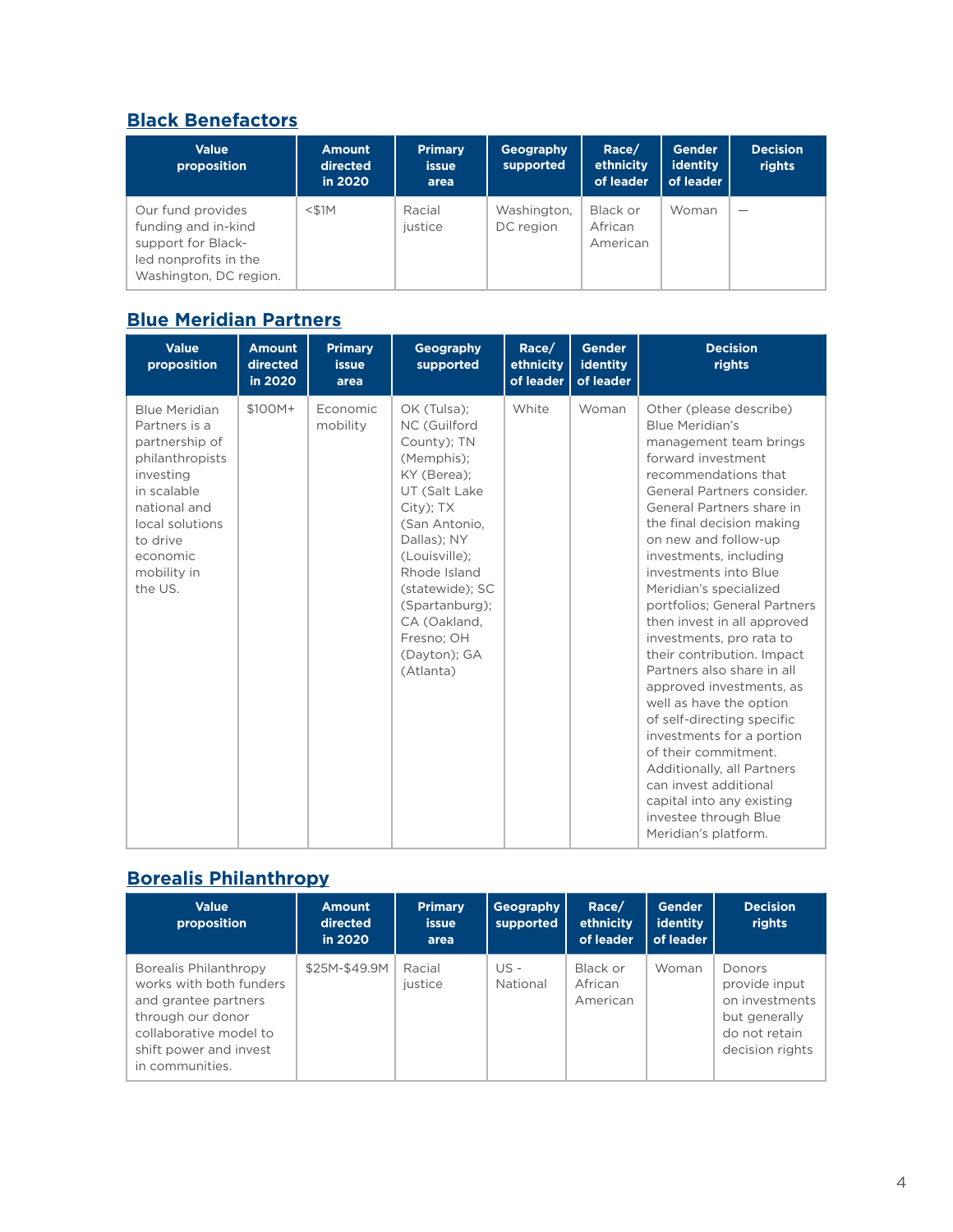## **[Charter School Growth Fund \(CSGF\)](https://chartergrowthfund.org/about/)**

| <b>Value</b><br>proposition                                                                                                                                                                                                                                                                                                  | <b>Amount</b><br>directed<br>in 2020 | <b>Primary</b><br>issue<br>area | Geography<br>supported | Race/<br>ethnicity<br>of leader | <b>Gender</b><br>identity<br>of leader | <b>Decision</b><br>rights                                                     |
|------------------------------------------------------------------------------------------------------------------------------------------------------------------------------------------------------------------------------------------------------------------------------------------------------------------------------|--------------------------------------|---------------------------------|------------------------|---------------------------------|----------------------------------------|-------------------------------------------------------------------------------|
| CSGF identifies the nation's<br>best charter schools, funds<br>their expansion, and helps<br>to increase their impact.<br>These schools serve<br>predominantly low-income<br>students of color and prove<br>that a student's race or<br>socio-economic background<br>need not determine their<br>academic or career success. | \$100M+                              | Education<br>$(K-12)$           | $US -$<br>National     | White                           | Man                                    | Donors do<br>not retain<br>decision<br>rights or<br>provide<br>specific input |

## **[Chicago Racial Justice Pooled Fund](https://www.conantfamilyfoundation.org/chicagoracialjusticepooledfund2020#:~:text=The%20Chicago%20Racial%20Justice%20Pooled%20Fund%20will%20raise,use%20grassroots%20community%20organizing%20as%20a%20primary%20strategy.)**

| <b>Value</b><br>proposition                                                                                                                                                                                                                                                                                                                                                                                                                                                                                                                                                   | <b>Amount</b><br>directed<br>in 2020 | <b>Primary</b><br><b>issue</b><br>area | Geography<br>supported            | Race/<br>ethnicity<br>of leader | <b>Gender</b><br><b>identity</b><br>of leader | <b>Decision</b><br>rights |
|-------------------------------------------------------------------------------------------------------------------------------------------------------------------------------------------------------------------------------------------------------------------------------------------------------------------------------------------------------------------------------------------------------------------------------------------------------------------------------------------------------------------------------------------------------------------------------|--------------------------------------|----------------------------------------|-----------------------------------|---------------------------------|-----------------------------------------------|---------------------------|
| With one contribution to<br>the Chicago Racial Justice<br>Pooled Fund, donors<br>contribute to an ecosystem<br>of vetted, Black-led, effective<br>grassroots organizing that<br>addresses white supremacy<br>and systemic racism in<br>the criminal legal and<br>policing systems as well as<br>organizing that seeks to<br>create alternative economies.<br>affordable housing, equitable<br>public education policy.<br>accessible healthcare, and<br>worker justice. [We also fund<br>some ally-led organizations<br>with clear, demonstrated<br>racial justice allyship.] | \$1M-\$4.9M                          | Racial<br>justice                      | IL<br>(Chicago)<br>Metro<br>Area) | Black or<br>African<br>American | Woman                                         |                           |

## **[City Fund](https://city-fund.org/)**

| <b>Value</b><br>proposition                                                                                                                                                                    | <b>Amount</b><br>directed<br>in 2020 | <b>Primary</b><br><b>issue</b><br>area | Geography<br>supported | Race/<br>ethnicity<br>of leader                                   | <b>Gender</b><br>identity<br>of leader | <b>Decision</b><br>rights                                                                                   |
|------------------------------------------------------------------------------------------------------------------------------------------------------------------------------------------------|--------------------------------------|----------------------------------------|------------------------|-------------------------------------------------------------------|----------------------------------------|-------------------------------------------------------------------------------------------------------------|
| City Fund effectively<br>deploys large amounts of<br>a capital (+\$100M a year)<br>to increase educational<br>opportunity for students<br>living in poverty in cities in<br>the United States. | \$100M+                              | Education<br>$(K-12)$                  | US -<br>National       | Asian or<br>Asian<br>American.<br>Black or<br>African<br>American | Man                                    | <b>Donors</b><br>provide<br>input on<br>investments<br>but generally<br>do not retain<br>decision<br>rights |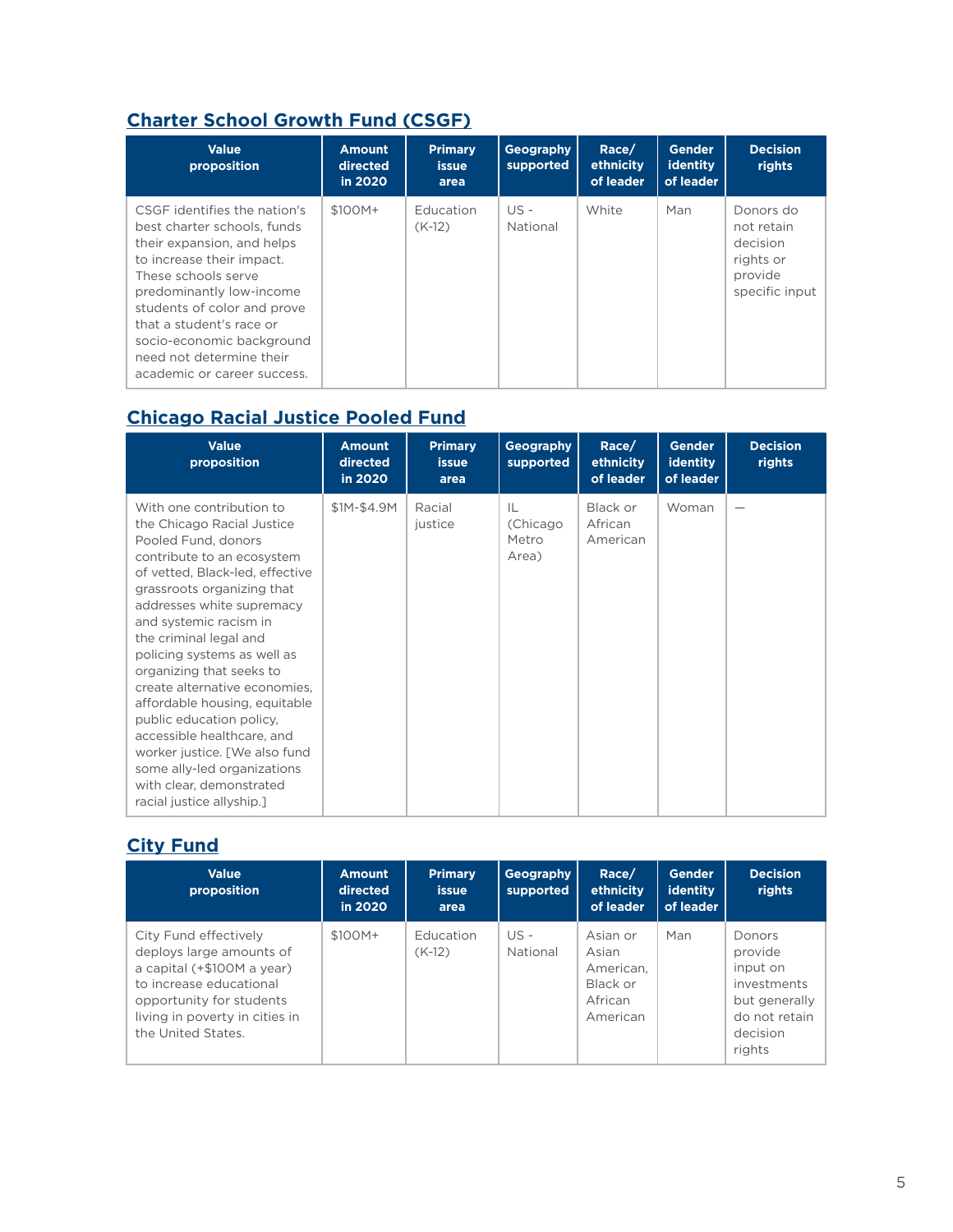## **[The Climate and Clean Energy Equity Fund](https://www.theequityfund.org/)**

| <b>Value</b><br>proposition                                                                                                                                                                                                                                                                                                                                                           | <b>Amount</b><br>directed<br>in 2020 | <b>Primary</b><br><b>issue</b><br>area | Geography<br>supported                                                  | Race/<br>ethnicity<br>of leader | <b>Gender</b><br>identity<br>of leader | <b>Decision</b><br>rights                                                           |
|---------------------------------------------------------------------------------------------------------------------------------------------------------------------------------------------------------------------------------------------------------------------------------------------------------------------------------------------------------------------------------------|--------------------------------------|----------------------------------------|-------------------------------------------------------------------------|---------------------------------|----------------------------------------|-------------------------------------------------------------------------------------|
| The Equity Fund is at the<br>cutting-edge of investing in the<br>most powerful community-based<br>nonpartisan civic engagement,<br>grassroots powerbuilding.<br>and voter turnout programs in<br>the country: led by Black and<br>Indigenous communities and<br>communities of color to win<br>climate policy solutions and<br>shape an equitable, clean energy<br>future for us all. | \$10M-\$24.9M                        | Climate<br>change                      | US-<br>National<br>(AZ, GA,<br>FL. MI.<br>MN. NC.<br>NM. NV.<br>PA, VA) | Asian or<br>Asian<br>American   | Man                                    | Donors<br>do not<br>retain<br>decision<br>rights or<br>provide<br>specific<br>input |

## **[Climate Justice Resilience Fund](https://www.cjrfund.org/)**

| <b>Value</b><br>proposition                                                                                                                                            | <b>Amount</b><br>directed<br>in 2020 | <b>Primary</b><br><i>issue</i><br>area | Geography<br>supported                                                        | Race/<br>ethnicity<br>of leader | <b>Gender</b><br>identity<br>of leader | <b>Decision</b><br>rights                                                                                                                      |
|------------------------------------------------------------------------------------------------------------------------------------------------------------------------|--------------------------------------|----------------------------------------|-------------------------------------------------------------------------------|---------------------------------|----------------------------------------|------------------------------------------------------------------------------------------------------------------------------------------------|
| We support women,<br>youth, and Indigenous<br>Peoples to build and<br>scale their own solutions<br>for climate resilience.<br>working from the local<br>to the global. | \$1M-\$4.9M                          | Climate<br>change                      | US -<br>Alaska:<br>Global<br>(Africa.<br>Asia,<br>Arctic<br>Canada.<br>Other) | White                           | Woman                                  | Other (please)<br>describe)<br>Board is<br>comprised of<br>both donors<br>and non-<br>donors. Grants<br>are made by<br>collective<br>consensus |

## **[Climate Leadership Initiative \(CLI\)](https://climatelead.org/)**

| <b>Value</b><br>proposition                                                                                                                                                                                                                                                                                                                                                                                         | <b>Amount</b><br>directed<br>in 2020 | <b>Primary</b><br><b>issue</b><br>area | Geography<br>supported                                                                                                                                                                                             | Race/<br>ethnicity<br>of leader | <b>Gender</b><br>identity<br>of leader | <b>Decision</b><br>rights                                                                                                                                                          |
|---------------------------------------------------------------------------------------------------------------------------------------------------------------------------------------------------------------------------------------------------------------------------------------------------------------------------------------------------------------------------------------------------------------------|--------------------------------------|----------------------------------------|--------------------------------------------------------------------------------------------------------------------------------------------------------------------------------------------------------------------|---------------------------------|----------------------------------------|------------------------------------------------------------------------------------------------------------------------------------------------------------------------------------|
| Philanthropists and<br>families working with<br>CLI can get started<br>quickly on climate<br>solutions, receive<br>tailored guidance,<br>and engage with CLI's<br>network of peers and<br>world-class climate<br>experts to learn quickly.<br>consider what matters<br>most to them and help<br>to have an impact<br>on this issue, without<br>concern for a "branded<br>point of view" or one<br>theory of change. | \$100M+                              | Climate<br>change                      | US - National<br>(We<br>recommend<br>climate<br>solutions<br>projects<br>across the US<br>at both state<br>and federal<br>levels); Global<br>(Africa,<br>Asia, Central<br>America,<br>South<br>America.<br>Europe) | White                           | Woman                                  | Other (please)<br>describe)<br>CLI advises<br>on giving<br>opportunities<br>without<br>charging for<br>its services.<br>fundraising<br>for itself, or<br>pooling grant<br>dollars. |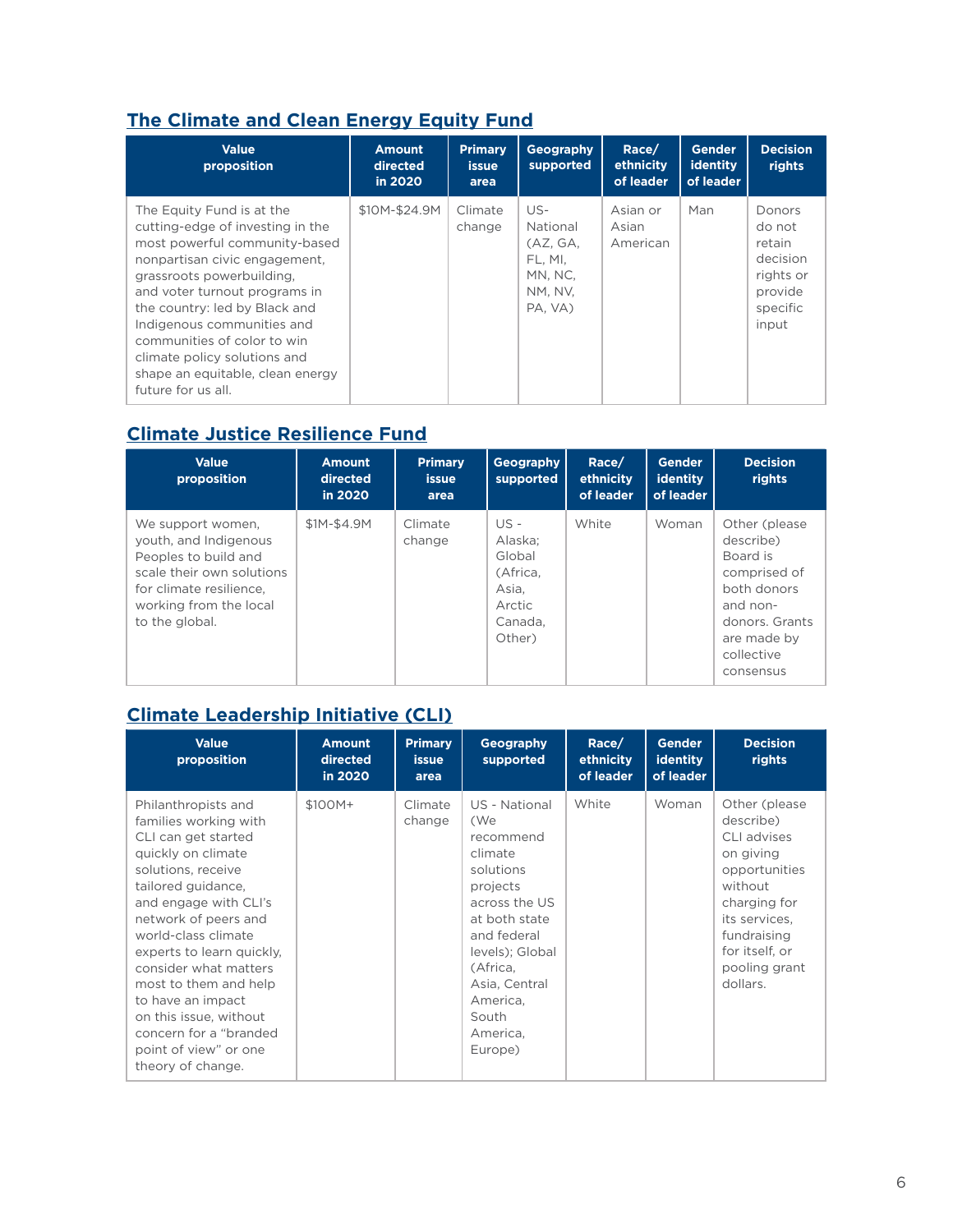## **[ClimateWorks Foundation](https://www.climateworks.org/)**

| <b>Value</b><br>proposition                                                                                                                    | <b>Amount</b><br>directed<br>in 2020 | <b>Primary</b><br><b>issue</b><br>area | Geography<br>supported                                                                      | Race/<br>ethnicity<br>of leader | Gender<br>identity<br>of leader | <b>Decision</b><br>rights                                                                      |
|------------------------------------------------------------------------------------------------------------------------------------------------|--------------------------------------|----------------------------------------|---------------------------------------------------------------------------------------------|---------------------------------|---------------------------------|------------------------------------------------------------------------------------------------|
| Climate Works Foundation<br>equips philanthropy<br>with global knowledge,<br>networks, and solutions<br>to drive climate progress<br>at scale. | \$100M+                              | Climate<br>change                      | US - National:<br>Global (Africa,<br>Asia, Central<br>America, South<br>America.<br>Europe) | White                           | Woman                           | Donors provide<br>input on<br>investments<br>but generally<br>do not retain<br>decision rights |

## **[Co-Impact](https://www.co-impact.org/)**

| <b>Value</b><br>proposition                                                                                                                                                                                        | <b>Amount</b><br>directed<br>in 2020 | <b>Primary</b><br><b>issue</b><br>area | Geography<br>supported                                                  | Race/<br>ethnicity<br>of leader | <b>Gender</b><br>identity<br>of leader | <b>Decision</b><br>rights                                                          |
|--------------------------------------------------------------------------------------------------------------------------------------------------------------------------------------------------------------------|--------------------------------------|----------------------------------------|-------------------------------------------------------------------------|---------------------------------|----------------------------------------|------------------------------------------------------------------------------------|
| Co-Impact brings funders<br>together to support Global<br>South partners to accelerate<br>systems change, improve<br>the lives of millions of<br>people, and advance gender<br>equality and women's<br>leadership. | \$50M-\$99.9M                        | Advancing<br>gender<br>equity          | Global<br>(Africa,<br>Asia.<br>Central<br>America.<br>South<br>America) | White                           | Woman                                  | Donors<br>come to<br>collective<br>consensus<br>about how<br>funds will<br>be used |

## **[The Collaborators for Transforming Education](https://www.edelgive.org/the-collaborators/)**

| <b>Value</b><br>proposition                                                            | <b>Amount</b><br>directed<br>in 2020 | <b>Primary</b><br>issue<br>area   | Geography<br>supported | Race/<br>ethnicity<br>of leader | <b>Gender</b><br>identity<br>of leader | <b>Decision</b><br>rights                                                  |
|----------------------------------------------------------------------------------------|--------------------------------------|-----------------------------------|------------------------|---------------------------------|----------------------------------------|----------------------------------------------------------------------------|
| To build a strong,<br>efficient and high<br>impact social sector for<br>a better India | \$1M-\$4.9M                          | Education<br>(Early<br>Childhood) | Asia                   | Asian or<br>Asian<br>American   | Woman                                  | Donors do<br>not retain<br>decision rights<br>or provide<br>specific input |

## **[Communities for Just Schools Fund \(CJSF\)](https://www.cjsfund.org/)**

| <b>Value</b><br>proposition                                                                                                                                                                                                                                                                                                                                        | <b>Amount</b><br>directed<br>in 2020 | <b>Primary</b><br><b>issue</b><br>area | Geography<br>supported                    | <b>Race/ethnicity</b><br>of leader                                                                                                                                                                                        | <b>Gender</b><br><b>identity</b><br>of leader | <b>Decision</b><br>rights                                                                      |
|--------------------------------------------------------------------------------------------------------------------------------------------------------------------------------------------------------------------------------------------------------------------------------------------------------------------------------------------------------------------|--------------------------------------|----------------------------------------|-------------------------------------------|---------------------------------------------------------------------------------------------------------------------------------------------------------------------------------------------------------------------------|-----------------------------------------------|------------------------------------------------------------------------------------------------|
| In the ecosystem of<br>education justice.<br>grassroots organizers<br>are the least resourced<br>and the most impactful<br>and so Communities<br>for Just Schools<br>Fund brings together<br>the resources of<br>philanthropy with the<br>power of grassroots<br>organizing to ensure<br>that all schools welcome<br>students and nurture<br>their full potential. | \$1M-\$4.9M                          | Racial<br>justice                      | $US -$<br>National:<br>Ontario.<br>Canada | White, Identifies<br>in other ways<br>not listed<br>(please specify)<br>We are working<br>on org structure<br>after our Co-<br>Director, Allison,<br>transitioned<br>in Aug 2020.<br>Her position is<br>currently vacant. | Woman                                         | Donors<br>provide input<br>on investments<br>but generally<br>do not retain<br>decision rights |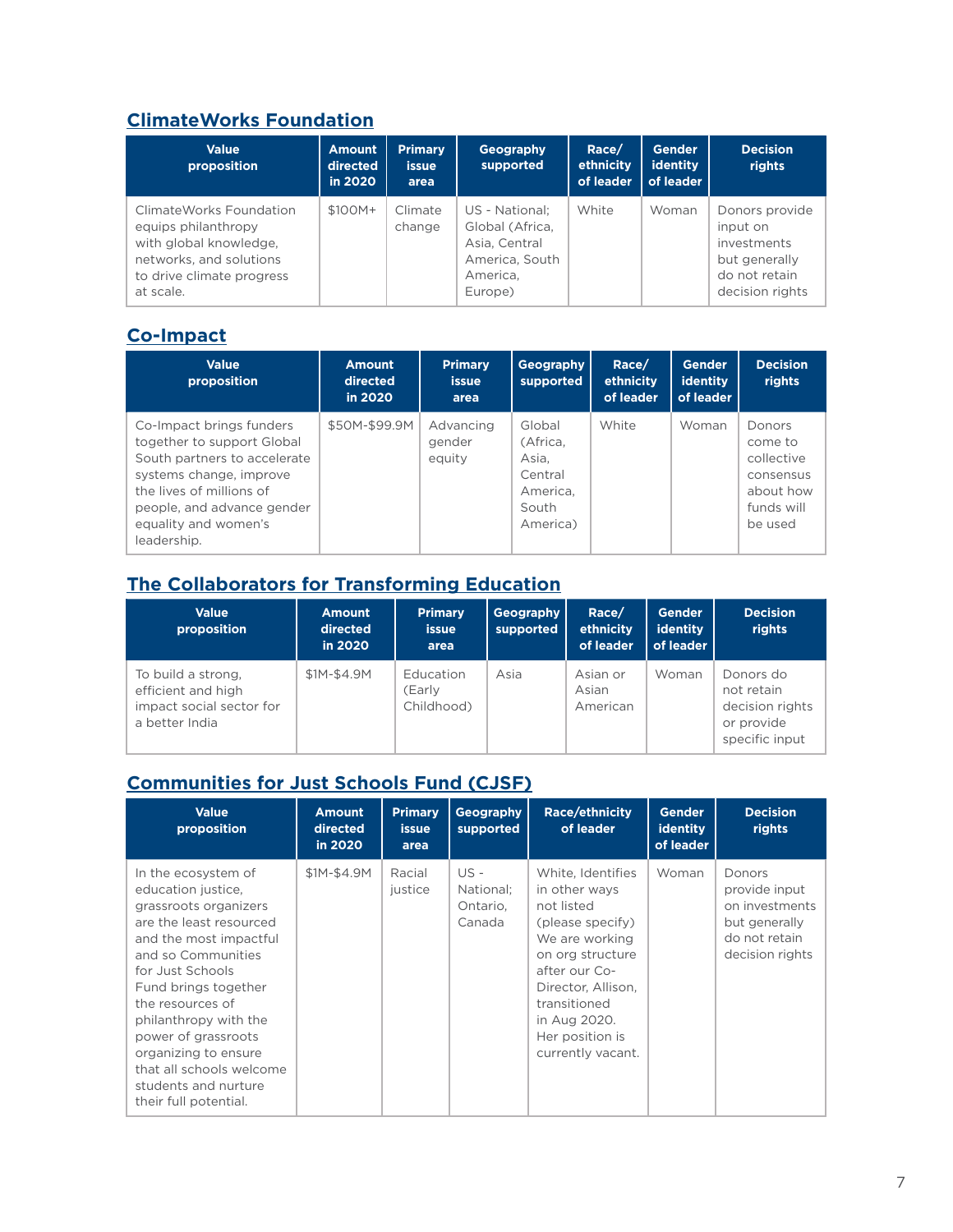#### **[Crossroads Fund](https://crossroadsfund.org/)**

| <b>Value</b><br>proposition                                                                                                                                                                                                                         | <b>Amount</b><br>directed<br>in 2020 | <b>Primary</b><br><b>issue</b><br>area | Geography<br>supported      | Race/<br>ethnicity<br>of leader | <b>Gender</b><br>identity<br>of leader | <b>Decision</b><br>rights                                                  |
|-----------------------------------------------------------------------------------------------------------------------------------------------------------------------------------------------------------------------------------------------------|--------------------------------------|----------------------------------------|-----------------------------|---------------------------------|----------------------------------------|----------------------------------------------------------------------------|
| Crossroads Fund is<br>a public foundation<br>supporting movements<br>of racial, social and<br>economic justice<br>in Chicago using a<br>participatory grant<br>making model,<br>philanthropic<br>collaboratives and<br>through donor<br>organizing. | \$1M-\$4.9M                          | Racial<br>justice                      | IL (Greater<br>Chicagoland) | Black or<br>African<br>American | Woman                                  | Donors do<br>not retain<br>decision rights<br>or provide<br>specific input |

## **[Democracy Frontlines Fund \(DFF\)](https://www.democracyfrontlinesfund.org/)**

| <b>Value</b><br>proposition                                                                                                                                                                                                                                                                                                                                                                                                                                                                                           | <b>Amount</b><br>directed<br>in 2020 | <b>Primary</b><br><b>issue</b><br>area | Geography<br>supported | Race/<br>ethnicity<br>of leader | <b>Gender</b><br><b>identity</b><br>of leader | <b>Decision</b><br>rights                                                  |
|-----------------------------------------------------------------------------------------------------------------------------------------------------------------------------------------------------------------------------------------------------------------------------------------------------------------------------------------------------------------------------------------------------------------------------------------------------------------------------------------------------------------------|--------------------------------------|----------------------------------------|------------------------|---------------------------------|-----------------------------------------------|----------------------------------------------------------------------------|
| In the wake of George<br>Floyd's murder and the<br>national reckoning and race.<br>the DFF was created to<br>provide vital, flexible funding<br>to Black-led organizations<br>on the frontlines of fighting<br>to save our democracy.<br>Black-led groups organizing<br>in full agency toward self-<br>determined goals of fighter<br>for free and fair elections<br>and defunding prisons and<br>police-two major areas that<br>prevent the full participation<br>of Black communities in the<br>democratic process. | \$10M-\$24.9M                        | Racial<br>justice                      | US-<br>National        | Black or<br>African<br>American | Woman                                         | Donors do<br>not retain<br>decision rights<br>or provide<br>specific input |

#### **[Early Childhood Partners NYC in The New York Community Trust](https://www.nycommunitytrust.org/results/collaborative-funds/)  [\(ECP-NYC\)](https://www.nycommunitytrust.org/results/collaborative-funds/)**

| <b>Value</b><br>proposition                                                                                                                                                                                                                                                       | <b>Amount</b><br>directed<br>in 2020 | <b>Primary</b><br><b>issue</b><br>area | Geography<br>supported | Race/<br>ethnicity<br>of leader           | <b>Gender</b><br><b>identity</b><br>of leader | <b>Decision</b><br>rights |
|-----------------------------------------------------------------------------------------------------------------------------------------------------------------------------------------------------------------------------------------------------------------------------------|--------------------------------------|----------------------------------------|------------------------|-------------------------------------------|-----------------------------------------------|---------------------------|
| ECP-NYC works to expand<br>and improve access to highly<br>effective early childhood<br>services, professional<br>development and support for<br>the early childhood workforce.<br>and transform the systems that<br>influence the well-being of the<br>City's youngest children. | $$100M+$                             | Education<br>(Early<br>Childhood)      | NY (New<br>York City)  | Hispanic/<br>Latinx/<br>Spanish<br>origin | Woman                                         |                           |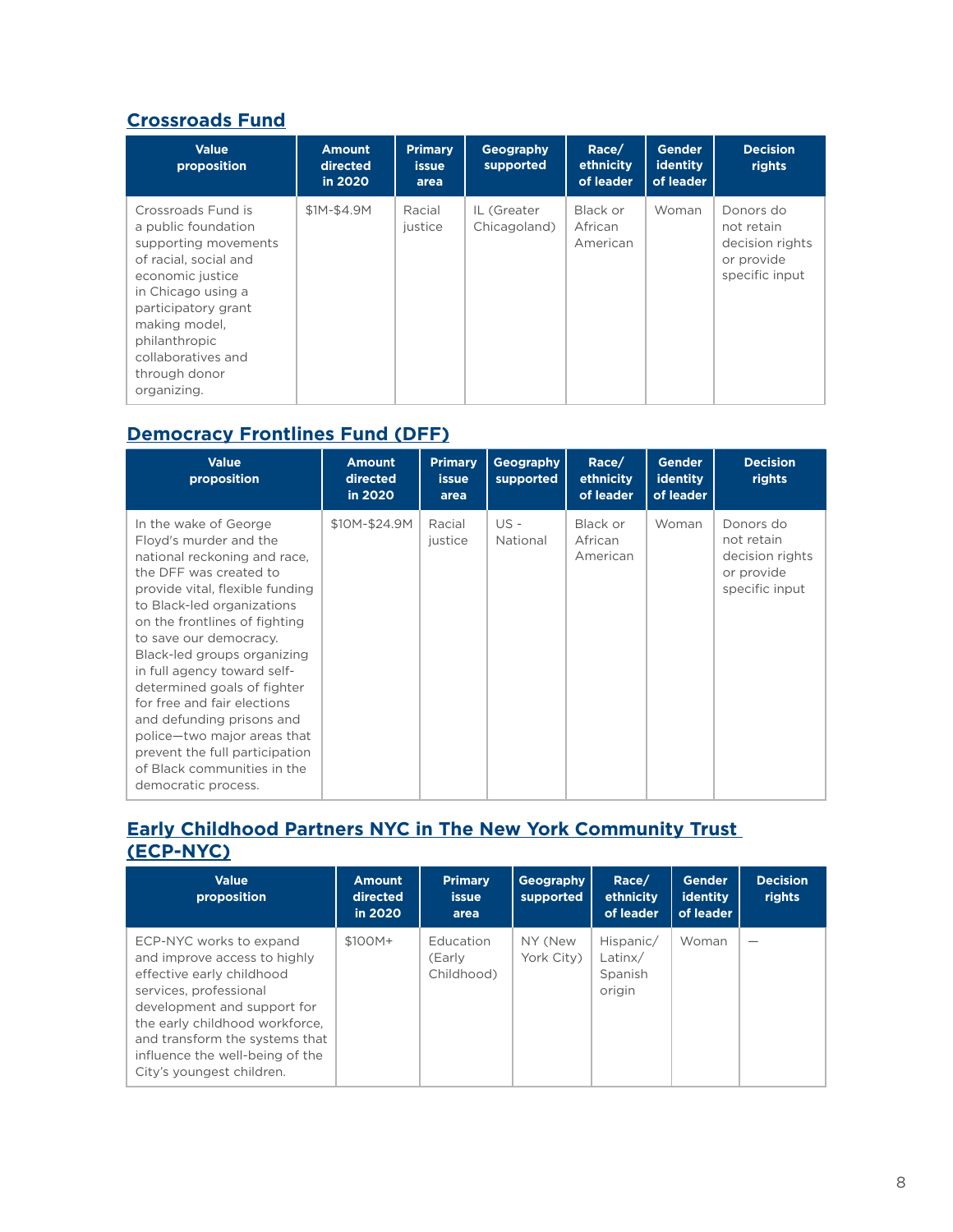## **[Education Forward DC](https://edforwarddc.org/)**

| <b>Value</b><br>proposition                                                                                                                                                                                                                                                                                                                                                                                                                 | <b>Amount</b><br>directed<br>in 2020 | <b>Primary</b><br><b>issue</b><br>area | Geography<br>supported | Race/<br>ethnicity<br>of leader | <b>Gender</b><br><b>identity</b><br>of leader | <b>Decision</b><br>rights                                                                                                                                                                                                                                                                                      |
|---------------------------------------------------------------------------------------------------------------------------------------------------------------------------------------------------------------------------------------------------------------------------------------------------------------------------------------------------------------------------------------------------------------------------------------------|--------------------------------------|----------------------------------------|------------------------|---------------------------------|-----------------------------------------------|----------------------------------------------------------------------------------------------------------------------------------------------------------------------------------------------------------------------------------------------------------------------------------------------------------------|
| <b>Education Forward</b><br>DC provides grants<br>to innovative and<br>disruptive education<br>entrepreneurs, offers<br>advisory support<br>to grantees, and<br>coordinates system<br>change work across<br>sectors, schools,<br>and organizations in<br>Washington, DC to<br>ensure every student,<br>regardless of race,<br>special need, or<br>socioeconomic status.<br>can have access to a<br>high-quality, high-<br>equity education. | \$10M-\$24.9M                        | Education<br>$(K-12)$                  | Washington,<br>DC      | White                           | Woman                                         | Other (please<br>describe)<br>Donors approve<br>our aggregate<br>investment plan<br>and priorities for<br>each fiscal year,<br>which includes<br>the amounts we<br>plan to invest by<br>strategy area.<br>Any meaningful<br>deviations from<br>that plan have to<br>then be approved<br>by the donor<br>group. |

#### **[The END Fund](https://end.org/)**

| <b>Value</b><br>proposition                                                         | <b>Amount</b><br>directed<br>in 2020 | <b>Primary</b><br><b>issue</b><br>area | Geography<br>supported | Race/<br>ethnicity<br>of leader | <b>Gender</b><br>identity<br>of leader | <b>Decision</b><br>rights                                                                                                      |
|-------------------------------------------------------------------------------------|--------------------------------------|----------------------------------------|------------------------|---------------------------------|----------------------------------------|--------------------------------------------------------------------------------------------------------------------------------|
| To control and<br>eliminate the<br>most prevalent<br>neglected tropical<br>diseases | \$25M-\$49.9M                        | <b>Health</b>                          | Africa.<br>Asia        | White                           | Woman                                  | Other (please describe)<br>Donors have options to<br>give to specific sub-funds,<br>each with a distinct<br>investment thesis. |

## **[The Families and Workers Fund](https://familiesandworkers.org/)**

| <b>Value</b><br>proposition                                                                                                                                               | <b>Amount</b><br>directed<br>in 2020 | <b>Primary</b><br><b>issue</b><br>area | Geography<br>supported                                                           | Race/<br>ethnicity | <b>Gender</b><br>identity<br>of leader of leader | <b>Decision</b><br>rights                                                                      |
|---------------------------------------------------------------------------------------------------------------------------------------------------------------------------|--------------------------------------|----------------------------------------|----------------------------------------------------------------------------------|--------------------|--------------------------------------------------|------------------------------------------------------------------------------------------------|
| Leveraging the once-in-<br>a-generation opening of<br>the COVID-19 economic<br>recovery, we are working<br>to build an economy<br>that centers equity and<br>uplifts all. | \$5M-\$9.9M                          | Economic<br>mobility                   | US - National<br>(state<br>partnerships<br>anticipated-<br>South and<br>Midwest) | White              | Woman                                            | Donors provide<br>input on<br>investments<br>but generally<br>do not retain<br>decision rights |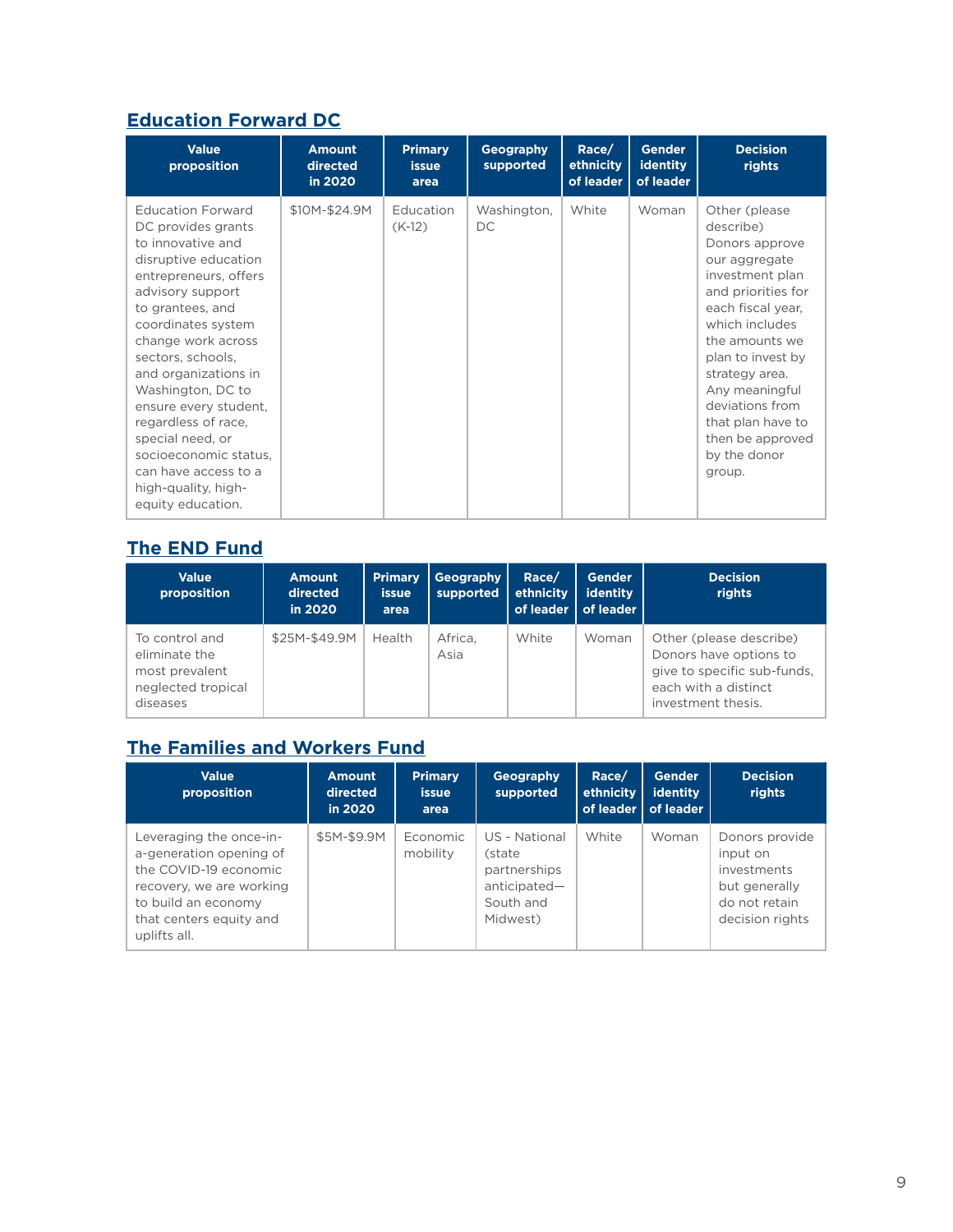## **[Florida Rights Restoration Coalition a project of Tides Foundation](https://www.tides.org/project/grantmaking-partner/florida-rights-restoration-coalition/)**

| <b>Value</b><br>proposition                                                                                                                                                                                                                                                                                                                                                                                              | <b>Amount</b><br>directed<br>in 2020 | <b>Primary</b><br><b>issue</b><br>area | Geography<br>supported | Race/<br>ethnicity<br>of leader | <b>Gender</b><br>identity<br>of leader | <b>Decision</b><br>rights                                                             |
|--------------------------------------------------------------------------------------------------------------------------------------------------------------------------------------------------------------------------------------------------------------------------------------------------------------------------------------------------------------------------------------------------------------------------|--------------------------------------|----------------------------------------|------------------------|---------------------------------|----------------------------------------|---------------------------------------------------------------------------------------|
| Our members are people who<br>have been incarcerated or directly<br>impacted by the criminal justice<br>system and are now dedicated<br>to ending discrimination,<br>disenfranchisement and stigma<br>against people with convictions<br>in order to create a truly<br>participatory democracy, a more<br>fair criminal justice system and<br>meaningful opportunities for<br>formerly incarcerated people<br>to thrive. | \$25M-\$49.9M                        | Civil<br>rights                        | FL                     | Black or<br>African<br>American | Man                                    | Donors<br>do not<br>pool<br>funding,<br>and make<br>individual<br>giving<br>decisions |

# **[Foster Care Excellence Fund in The New York Community Trust](https://www.nycommunitytrust.org/results/collaborative-funds/)**

| <b>Value</b><br>proposition                                                                                                              | <b>Amount</b><br>directed<br>in 2020 | <b>Primary</b><br><b>issue</b><br>area | Geography<br>supported | Race/<br>ethnicity<br>of leader           | <b>Gender</b><br>identity<br>of leader | <b>Decision</b><br>rights |
|------------------------------------------------------------------------------------------------------------------------------------------|--------------------------------------|----------------------------------------|------------------------|-------------------------------------------|----------------------------------------|---------------------------|
| The Foster Care Excellence Fund<br>aims to improve services and<br>outcomes for young people in the<br>New York City foster care system. | \$1M-\$4.9M                          | Human<br>services                      | NY (New<br>York City)  | Hispanic/<br>Latinx/<br>Spanish<br>origin | Woman                                  | $\overline{\phantom{0}}$  |

#### **[Four Freedoms Fund \(FFF\)](https://neophilanthropy.org/collaborative-funds/four-freedoms-fund/)**

| <b>Value</b><br>proposition                                                                                                                                                                                                                                                                                   | Amount<br>directed<br>in 2020 | <b>Primary</b><br><b>issue</b><br>area | Geography<br>supported | Race/<br>ethnicity<br>of leader | <b>Gender</b><br><b>identity</b><br>of leader | <b>Decision</b><br>rights                                                                 |
|---------------------------------------------------------------------------------------------------------------------------------------------------------------------------------------------------------------------------------------------------------------------------------------------------------------|-------------------------------|----------------------------------------|------------------------|---------------------------------|-----------------------------------------------|-------------------------------------------------------------------------------------------|
| Through sustained grant-<br>making, ongoing technical<br>assistance to grantees.<br>and funder education<br>and coordination. FFF<br>invests in the long-term<br>growth and ability of the<br>immigrant justice movement<br>to thrive, achieve bold,<br>transformational reforms.<br>and win lasting justice. | \$10M-\$24.9M                 | Immigration<br>rights                  | US -<br>National       | Asian<br>or Asian<br>American   | Woman                                         | <b>Donors</b><br>come to<br>collective<br>consensus<br>about how<br>funds will<br>be used |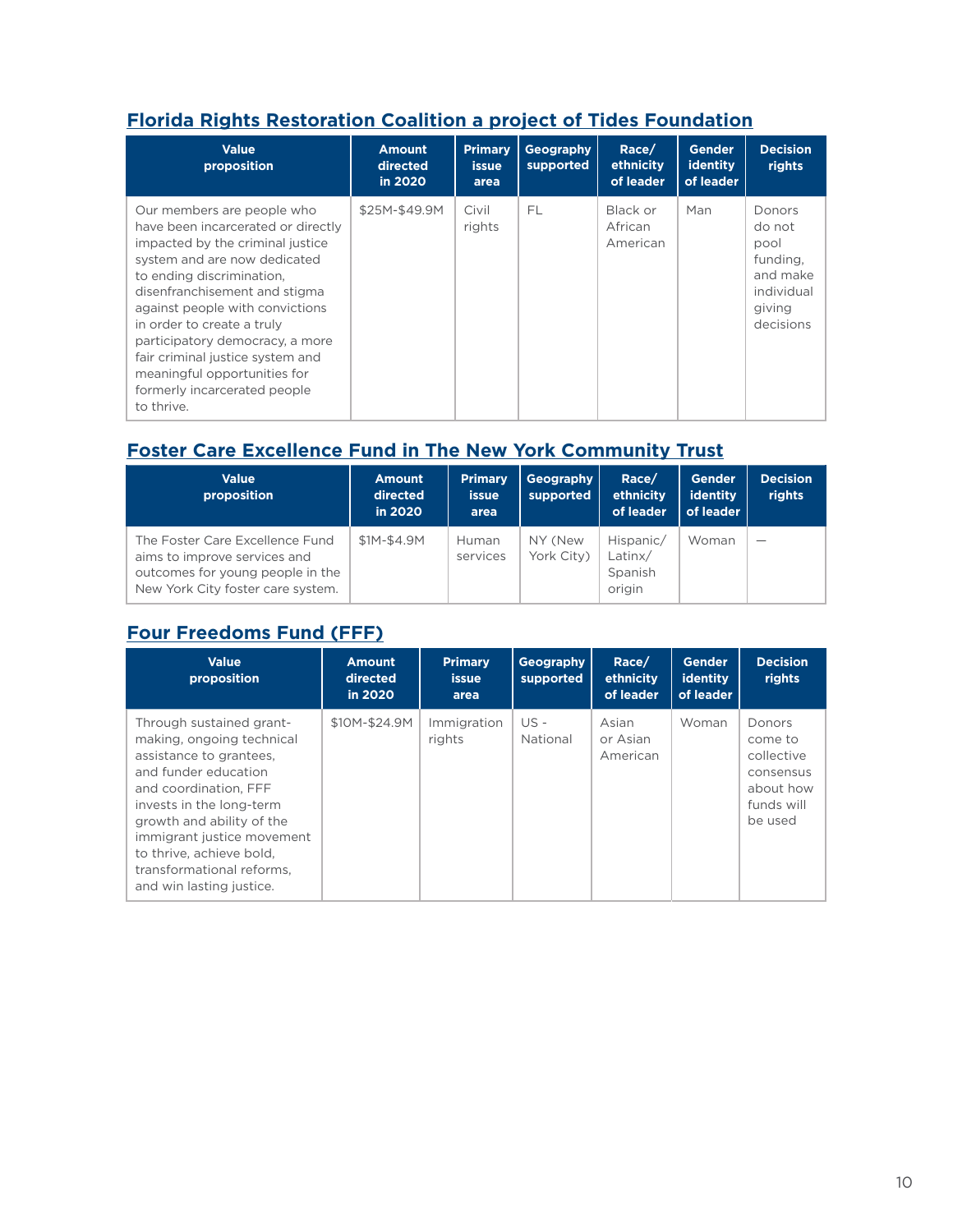## **[Freedom for Immigrants](https://www.freedomforimmigrants.org/)**

| <b>Value</b><br>proposition                                                                                                                                                                                                                                                                                                                                                      | <b>Amount</b><br>directed<br>in 2020 | <b>Primary</b><br><b>issue</b><br>area | Geography<br>supported | Race/<br>ethnicity<br>of leader                                                          | <b>Gender</b><br>identity<br>of leader | <b>Decision</b><br>rights |
|----------------------------------------------------------------------------------------------------------------------------------------------------------------------------------------------------------------------------------------------------------------------------------------------------------------------------------------------------------------------------------|--------------------------------------|----------------------------------------|------------------------|------------------------------------------------------------------------------------------|----------------------------------------|---------------------------|
| Freedom for Immigrants is the only<br>nonprofit in the country monitoring<br>the human rights abuses faced by<br>immigrants detained by ICE through<br>a national hotline and national network<br>of volunteer detention visitors, while also<br>modeling a community-based alternative<br>to detention that welcomes immigrants<br>into the social fabric of the United States. | \$1M-\$4.9M                          | Human<br>rights                        | US -<br>National       | White.<br>Identifies<br>in other<br>ways not<br>listed<br>(please)<br>specify)<br>LGBTQ+ | Woman                                  |                           |

## **[The Freedom Fund](https://freedomfund.org/)**

| <b>Value</b><br>proposition                                                                                                                                                                                                                        | <b>Amount</b><br>directed<br>in 2020 | <b>Primary</b><br><b>issue</b><br>area     | Geography<br>supported               | Race/<br>ethnicity<br>of leader | <b>Gender</b><br>identity<br>of leader | <b>Decision</b><br>rights                                                                            |
|----------------------------------------------------------------------------------------------------------------------------------------------------------------------------------------------------------------------------------------------------|--------------------------------------|--------------------------------------------|--------------------------------------|---------------------------------|----------------------------------------|------------------------------------------------------------------------------------------------------|
| We partner with visionary<br>investors, governments,<br>frontline anti-slavery<br>organisations and those<br>most at risk of exploitation<br>to tackle the systems that<br>allow modern slavery and<br>human trafficking to persist<br>and thrive. | \$10M-\$24.9M                        | Modern<br>slavery;<br>human<br>trafficking | Africa.<br>Asia,<br>South<br>America | White                           | Man                                    | Donors<br>provide<br>input on<br>investments<br>but generally<br>do not retain<br>decision<br>rights |

#### **[FRIDA](https://youngfeministfund.org/)**

| <b>Value</b><br>proposition                                                                                  | <b>Amount</b><br>directed<br>in 2020 | <b>Primary</b><br><b>issue</b><br>area | <b>Geography</b><br>supported                                                     | Race/<br>ethnicity<br>of leader           | <b>Gender</b><br>identity<br>of leader | <b>Decision</b><br>rights                                                    |
|--------------------------------------------------------------------------------------------------------------|--------------------------------------|----------------------------------------|-----------------------------------------------------------------------------------|-------------------------------------------|----------------------------------------|------------------------------------------------------------------------------|
| FRIDA The Young<br>Feminist Fund is the<br>only youth-led fund<br>dedicated to young<br>feminist organizing. | \$1M-\$4.9M                          | Women<br>and girls                     | Global (Africa,<br>Asia, Central<br>America, South<br>America.<br>Eastern Europe) | Hispanic/<br>Latinx/<br>Spanish<br>origin | Woman                                  | Donors do not<br>pool funding.<br>and make<br>individual giving<br>decisions |

#### **[Fund for Inclusive Recovery at Seattle Foundation](https://www.seattlefoundation.org/blueprint-for-impact/civic-leadership/fund-for-inclusive-recovery)**

| <b>Value</b><br>proposition                                                                                                                                                                                                                                   | <b>Amount</b><br>directed<br>in 2020 | <b>Primary</b><br><b>issue</b><br>area | Geography<br>supported                   | Race/<br>ethnicity<br>of leader | <b>Gender</b><br>identity<br>of leader | <b>Decision</b><br>rights                                                  |
|---------------------------------------------------------------------------------------------------------------------------------------------------------------------------------------------------------------------------------------------------------------|--------------------------------------|----------------------------------------|------------------------------------------|---------------------------------|----------------------------------------|----------------------------------------------------------------------------|
| This is a pooled fund that will help<br>meet the critical needs of those<br>most impacted by the pandemic<br>by driving investments to BIPOC<br>organizations, movements, and<br>communities, creating a pathway for<br>Greater Seattle's inclusive recovery. |                                      | Racial<br>justice                      | <b>WA</b><br>(Puget)<br>Sound<br>Region) | White                           | Woman                                  | Donors do<br>not retain<br>decision rights<br>or provide<br>specific input |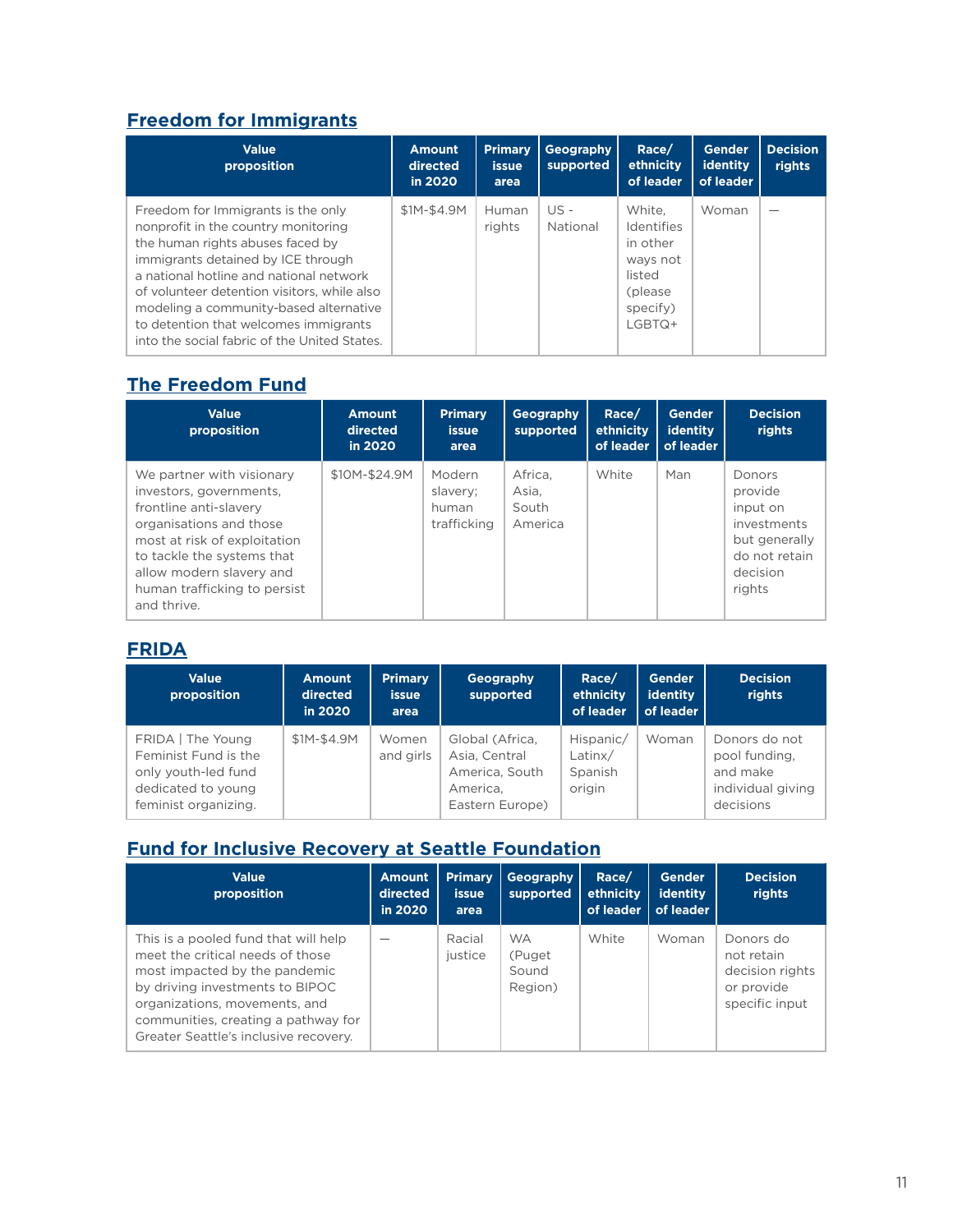## **[The Fund for New Citizens at the New York Community Trust](https://www.nycommunitytrust.org/results/collaborative-funds/)**

| <b>Value</b><br>proposition                                                                                                          | <b>Amount</b><br>directed<br>in 2020 | <b>Primary</b><br><b>issue</b><br>area | Geography<br>supported | Race/<br>ethnicity<br>of leader | Gender<br>identity<br>of leader | <b>Decision</b><br>rights                                                    |
|--------------------------------------------------------------------------------------------------------------------------------------|--------------------------------------|----------------------------------------|------------------------|---------------------------------|---------------------------------|------------------------------------------------------------------------------|
| To coordinate foundations'<br>response to changing laws.<br>policies, and circumstances<br>affecting immigrants in<br>New York City. | $<$ \$1M                             | Immigration                            | New York<br>City       | White                           | Woman                           | Donors come<br>to collective<br>consensus about<br>how funds will<br>be used |

## **[Fund for Shared Insight](https://fundforsharedinsight.org/)**

| <b>Value</b><br>proposition                                                                                                                                                                                                                                                                                                                                                                | <b>Amount</b><br>directed<br>in 2020 | <b>Primary</b><br><b>issue</b><br>area                                         | Geography<br>supported | Race/<br>ethnicity<br>of leader | <b>Gender</b><br>identity<br>of leader | <b>Decision</b><br>rights                                                                                          |
|--------------------------------------------------------------------------------------------------------------------------------------------------------------------------------------------------------------------------------------------------------------------------------------------------------------------------------------------------------------------------------------------|--------------------------------------|--------------------------------------------------------------------------------|------------------------|---------------------------------|----------------------------------------|--------------------------------------------------------------------------------------------------------------------|
| Fund for Shared Insight<br>is a national funder<br>collaborative seeking to<br>improve philanthropy by<br>promoting high-quality<br>listening and feedback<br>in service of equity.<br>Shared Insight supports<br>initiatives in nonprofit client<br>feedback, participatory<br>grantmaking, feedback<br>research, funder listening,<br>and expanding feedback<br>efforts internationally. | \$5M-\$9.9M                          | Improving<br>philanthropy<br>by elevating<br>voices of<br>those least<br>heard | $US -$<br>National     | Asian or<br>Asian<br>American   | Woman                                  | Other<br>(please)<br>describe)<br>Donors pool<br>funding and<br>majority<br>rules on how<br>funds will<br>be used. |

## **[Funders for Housing and Opportunity \(FHO\)](https://www.housingisopportunity.org/)**

| <b>Value</b><br>proposition                                                                                                                                                                                                                                                                                                              | <b>Amount</b><br>directed<br>in 2020 | <b>Primary</b><br><b>issue</b><br>area | Geography<br>supported | Race/<br>ethnicity<br>of leader | <b>Gender</b><br><b>identity</b><br>of leader | <b>Decision</b><br>rights                                                          |
|------------------------------------------------------------------------------------------------------------------------------------------------------------------------------------------------------------------------------------------------------------------------------------------------------------------------------------------|--------------------------------------|----------------------------------------|------------------------|---------------------------------|-----------------------------------------------|------------------------------------------------------------------------------------|
| FHO is a grantmaking<br>collaborative; members pool<br>funds and make grants in<br>three priority areas (policy/<br>advocacy/organizing, narrative<br>change, and elevating what<br>works) that together will<br>improve the life outcomes<br>(health, education, economic<br>stability) for people of color<br>who are unstably housed. | \$5M-\$9.9M                          | Housing                                | $US -$<br>National     | White                           | Woman                                         | Donors<br>come to<br>collective<br>consensus<br>about how<br>funds will be<br>used |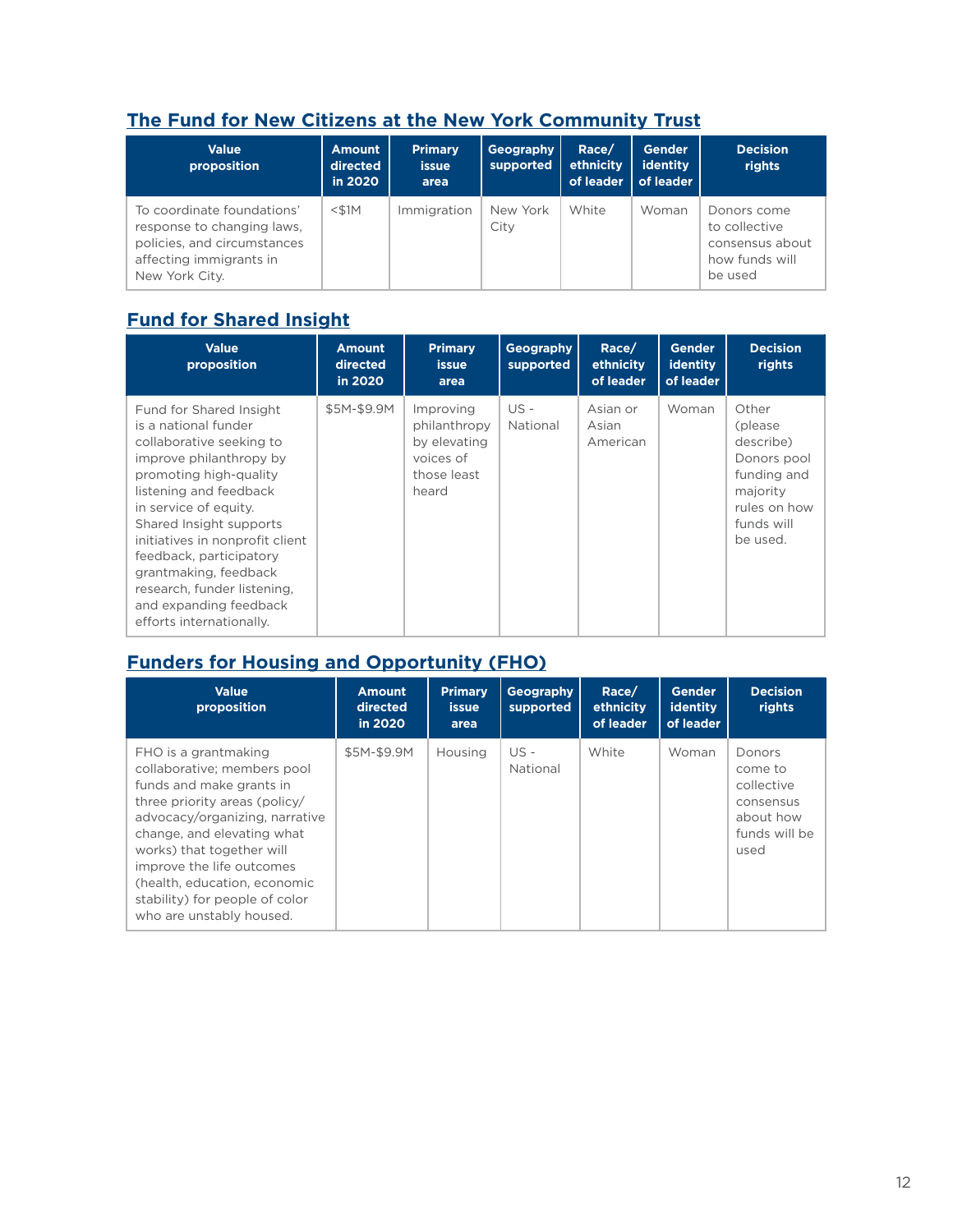## **[Gates Philanthropy Partners](https://www.gatesphilanthropypartners.org/)**

| <b>Value</b><br>proposition                                                                                                                                   | <b>Amount</b><br>directed<br>in 2020 | <b>Primary</b><br><b>issue</b><br>area | Geography<br>supported | Race/<br>ethnicity<br>of leader | <b>Gender</b><br>identity<br>of leader | <b>Decision</b><br>rights                                                        |
|---------------------------------------------------------------------------------------------------------------------------------------------------------------|--------------------------------------|----------------------------------------|------------------------|---------------------------------|----------------------------------------|----------------------------------------------------------------------------------|
| Allow donors to co-fund<br>alongside the Gates<br>Foundation to scale<br>high-impact projects<br>in global health, global<br>development, and<br>US programs. | $$100M+$                             | Global<br>development                  | Africa.<br>Asia        | White                           | Woman                                  | Donors do<br>not retain<br>decision<br>rights or<br>provide<br>specific<br>input |

## **[Gates Philanthropy Partners' COVID-19 Therapeutics Accelerator Fund](https://www.therapeuticsaccelerator.org/)**

| <b>Value</b><br>proposition                                                                                                                                                                           | <b>Amount</b><br>directed<br>in 2020 | <b>Primary</b><br><b>issue</b><br>area | Geography<br>supported | Race/<br>ethnicity | <b>Gender</b><br>identity<br>of leader   of leader | <b>Decision</b><br>rights                                                     |
|-------------------------------------------------------------------------------------------------------------------------------------------------------------------------------------------------------|--------------------------------------|----------------------------------------|------------------------|--------------------|----------------------------------------------------|-------------------------------------------------------------------------------|
| Provides donors at all wealth<br>levels an easy, efficient way<br>to support efforts to research.<br>develop, and bring effective<br>treatments against COVID-19 to<br>market quickly and accessibly. | \$100M+                              | Medical<br>research                    | Africa,<br>Asia        | White              | Man                                                | Donors do<br>not retain<br>decision<br>rights or<br>provide<br>specific input |

## **[The Global Fund](https://www.theglobalfund.org/en/)**

| <b>Value</b><br>proposition                                                                                   | <b>Amount</b><br>directed<br>in 2020 | <b>Primary</b><br><i>issue</i><br>area | Geography<br>supported                                        | Race/<br>ethnicity<br>of leader | Gender<br>identity<br>of leader | <b>Decision</b><br>rights                                                                                                                                                                                                                                                                                                                                 |
|---------------------------------------------------------------------------------------------------------------|--------------------------------------|----------------------------------------|---------------------------------------------------------------|---------------------------------|---------------------------------|-----------------------------------------------------------------------------------------------------------------------------------------------------------------------------------------------------------------------------------------------------------------------------------------------------------------------------------------------------------|
| A history of impact<br>at scale fighting the<br>worst diseases killers<br>globally-38 million<br>lives saved. | \$100M+                              | Health                                 | (Africa.<br>Asia,<br>Central<br>America,<br>South<br>America) | White                           | Man                             | Other (please describe) There<br>are mixed options. There<br>are options to pool funds<br>with other donors for scaled<br>contribution and outcomes.<br>There are options to earmark<br>funds down to specific<br>budget lines in programs.<br>Also options to support<br>catalytic change initaitives<br>influencing the bigger scale<br>pooled funding. |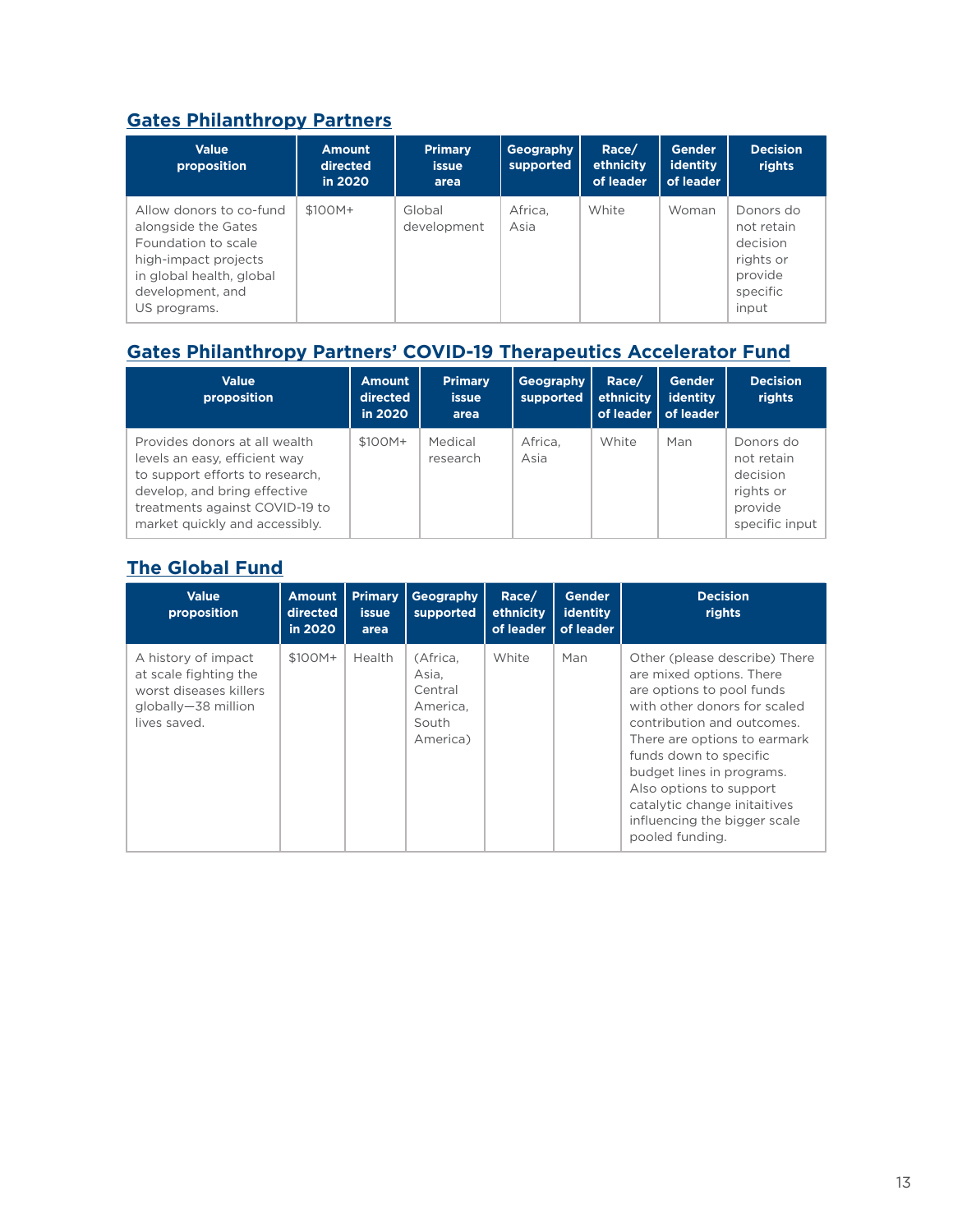## **[GreenLight Fund](https://greenlightfund.org/)**

| <b>Value</b><br>proposition                                                                                                                                                                                                                                                                     | <b>Amount</b><br>directed<br>in 2020 | <b>Primary</b><br><b>issue</b><br>area | Geography<br>supported                                                                                                                                                                                     | Race/<br>ethnicity<br>of leader | <b>Gender</b><br>identity<br>of leader | <b>Decision</b><br>rights                                                           |
|-------------------------------------------------------------------------------------------------------------------------------------------------------------------------------------------------------------------------------------------------------------------------------------------------|--------------------------------------|----------------------------------------|------------------------------------------------------------------------------------------------------------------------------------------------------------------------------------------------------------|---------------------------------|----------------------------------------|-------------------------------------------------------------------------------------|
| We partner with<br>communities to address<br>barriers to economic<br>opportunity for low-<br>income residents by<br>identifying, vetting and<br>bringing in organizations<br>proven elsewhere<br>to have measurable<br>impact and supporting<br>them to succeed in the<br>GreenLight community. | \$1M-\$4.9M                          | Community<br>improvement               | MA (Boston): PA<br>(Philadelphia); CA<br>(San Francisco<br>Bay Area): OH<br>(Cincinnati); MI<br>(Detroit): SC<br>(Charlotte); MO<br>(Kansas City);<br>GA (Atlanta); MN<br>(Twin Cities); MD<br>(Baltimore) | White                           | Woman                                  | Donors<br>do not<br>retain<br>decision<br>rights or<br>provide<br>specific<br>input |

#### **[HIPGive](https://www.hipgive.org/en)**

| <b>Value</b><br>proposition                                                                                                                                                     | <b>Amount</b><br>directed<br>in 2020 | <b>Primary</b><br><b>issue</b><br>area | <b>Geography</b><br>supported                                | Race/<br>ethnicity<br>of leader           | Gender<br>identity<br>of leader | <b>Decision</b><br>rights |
|---------------------------------------------------------------------------------------------------------------------------------------------------------------------------------|--------------------------------------|----------------------------------------|--------------------------------------------------------------|-------------------------------------------|---------------------------------|---------------------------|
| HIPGive is the first and only<br>bilingual crowdfunding<br>platform focused on advancing<br>Latino social impact projects<br>and promoting philanthropy<br>across the Americas. | \$1M-\$4.9M                          | Community<br>improvement               | US -<br>National.<br>Central<br>America.<br>South<br>America | Hispanic/<br>Latinx/<br>Spanish<br>origin | Woman                           |                           |

## **[Hive Fund for Climate and Gender Justice](https://www.hivefund.org/)**

| <b>Value</b><br>proposition                                                                                                                                                                                                                                                                                | <b>Amount</b><br>directed<br>in 2020 | <b>Primary</b><br><b>issue</b><br>area | Geography<br>supported                                                   | Race/<br>ethnicity<br>of leader                                                                                           | <b>Gender</b><br>identity<br>of leader | <b>Decision</b><br>rights                                                        |
|------------------------------------------------------------------------------------------------------------------------------------------------------------------------------------------------------------------------------------------------------------------------------------------------------------|--------------------------------------|----------------------------------------|--------------------------------------------------------------------------|---------------------------------------------------------------------------------------------------------------------------|----------------------------------------|----------------------------------------------------------------------------------|
| The Hive Fund makes grants<br>to organizations addressing<br>the intersecting climate<br>justice, gender equity, and<br>racial justice crises in the<br>United States, and resources<br>the multi-solvers, power-<br>builders, and culture-shifters<br>that represent those most<br>impacted by disparity. | \$5M-\$9.9M                          | Climate<br>change                      | US -<br>(National<br>with an<br>emphasis<br>on 10<br>southern<br>states) | Identifies in<br>other ways<br>not listed<br>(please)<br>specify) We<br>have one<br>Black and<br>one white<br>Co-Director | Woman                                  | Donors do<br>not retain<br>decision<br>rights or<br>provide<br>specific<br>input |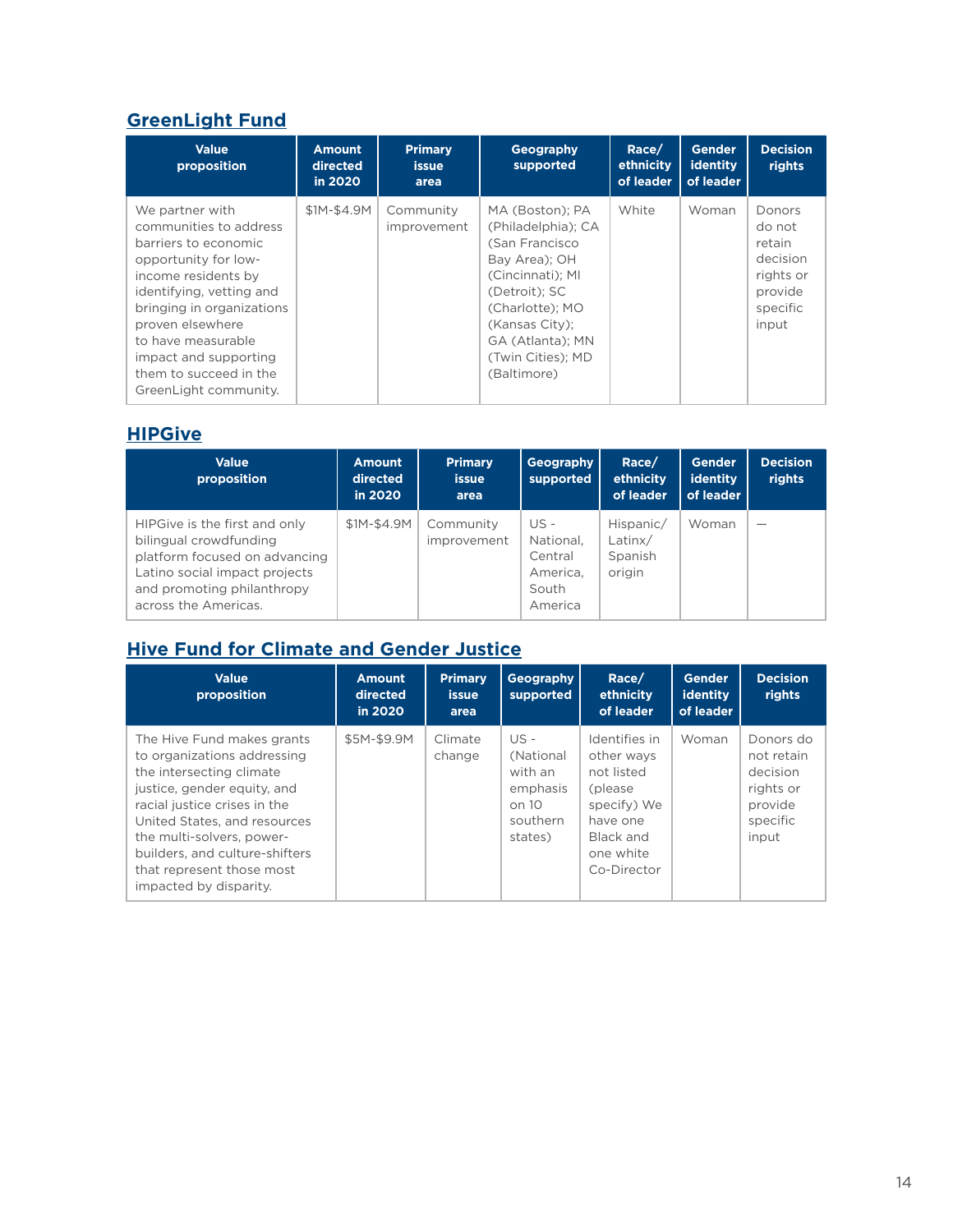#### **[Hope and Heal Fund](https://hopeandhealfund.org/)**

| <b>Value</b><br>proposition                                                                                                                                                                                                              | <b>Amount</b><br>directed<br>in 2020 | <b>Primary</b><br><b>issue</b><br>area | Geography<br>supported | Race/<br>ethnicity<br>of leader | <b>Gender</b><br><b>identity</b><br>of leader | <b>Decision</b><br>rights |
|------------------------------------------------------------------------------------------------------------------------------------------------------------------------------------------------------------------------------------------|--------------------------------------|----------------------------------------|------------------------|---------------------------------|-----------------------------------------------|---------------------------|
| Hope and Heal Fund is the only<br>state-based donor collaborative<br>fund investing in a public health,<br>racial equity, and community-<br>based approach to decreasing<br>firearm suicides and gun<br>homicides, injuries, and trauma. | $<$ \$1M                             | Gun<br>violence<br>reduction           | California             | White                           | Man                                           |                           |

## **[Last Mile Education Fund](https://www.lastmile-ed.org/)**

| <b>Value</b><br>proposition                                                                                                                                                                                                                                          | <b>Amount</b><br>directed<br>in 2020 | <b>Primary</b><br><b>issue</b><br>area | Geography<br>supported | Race/<br>ethnicity<br>of leader | Gender<br>identity<br>of leader | <b>Decision</b><br>rights |
|----------------------------------------------------------------------------------------------------------------------------------------------------------------------------------------------------------------------------------------------------------------------|--------------------------------------|----------------------------------------|------------------------|---------------------------------|---------------------------------|---------------------------|
| The Last Mile Education Fund<br>offers a disruptive approach to<br>increasing diversity in tech and<br>engineering fields by addressing<br>critical gaps in financial support<br>for low-income underrepresented<br>students within four semesters<br>of graduation. | $<$ \$1M                             | Education<br>(higher<br>education)     | $US -$<br>National     | White                           | Woman                           |                           |

## **[Lever for Change](https://www.leverforchange.org/)**

| <b>Value</b><br>proposition                                                                                                                                                                                             | <b>Amount</b><br>directed<br>in 2020 | <b>Primary</b><br><b>issue</b><br>area | Geography<br>supported                                                                            | Race/<br>ethnicity<br>of leader | Gender<br>identity<br>of leader | <b>Decision</b><br>rights                                                          |
|-------------------------------------------------------------------------------------------------------------------------------------------------------------------------------------------------------------------------|--------------------------------------|----------------------------------------|---------------------------------------------------------------------------------------------------|---------------------------------|---------------------------------|------------------------------------------------------------------------------------|
| We customize and manage<br>large scale, open and<br>transparent competitions to<br>connect funders with bold<br>ideas and, in the process,<br>strengthen and promote<br>social enterprises to catalyze<br>more funding. | \$100M+                              |                                        | US - National:<br>Global<br>(Africa.<br>Asia, Central<br>America.<br>South<br>America.<br>Europe) | Black or<br>African<br>American | Woman                           | Donors do<br>not pool<br>funding.<br>and make<br>individual<br>giving<br>decisions |

## **[Liberated Capital](https://decolonizingwealth.com/liberated-capital/)**

| <b>Value</b><br>proposition                                                                                                                                                                                        | <b>Amount</b><br>directed<br>in 2020 | <b>Primary</b><br><b>issue</b><br>area | <b>Geography</b><br>supported | <b>Race/ethnicity</b><br>of leader                                                   | <b>Gender</b><br>identity<br>of leader | <b>Decision</b><br>rights |
|--------------------------------------------------------------------------------------------------------------------------------------------------------------------------------------------------------------------|--------------------------------------|----------------------------------------|-------------------------------|--------------------------------------------------------------------------------------|----------------------------------------|---------------------------|
| Liberated Capital is a donor<br>community and funding<br>vehicle aimed at moving<br>untethered resources to<br>Black, Indigenous and<br>other people-of-color<br>communities for liberation<br>and racial healing. | \$1M-\$4.9M                          | Racial<br>justice                      | $US -$<br>National            | Native<br>American/<br>Alaskan<br>Native/<br>member of<br>an indigenous<br>community | Man                                    |                           |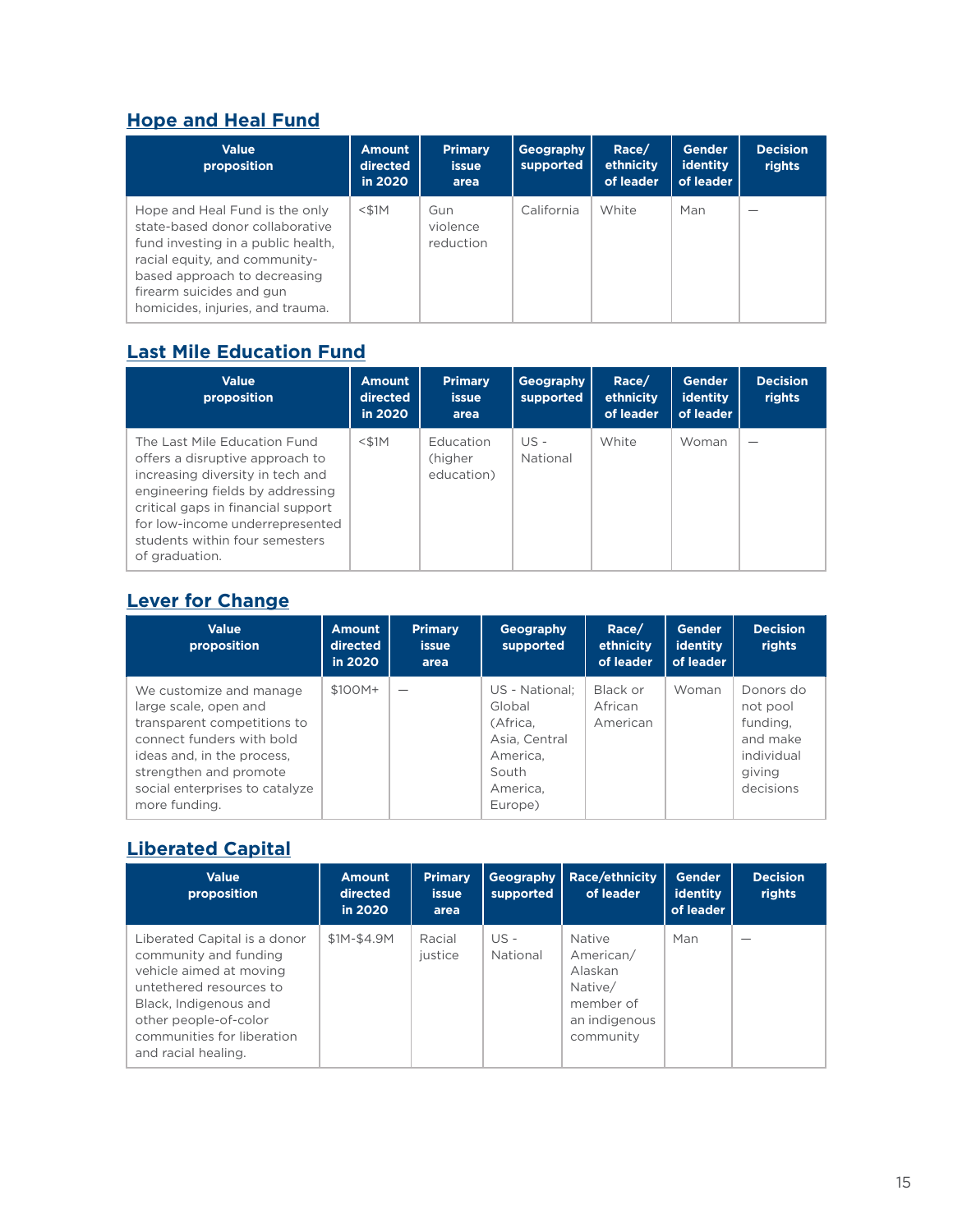## **[Luminos Fund](https://luminosfund.org/)**

| <b>Value</b><br>proposition                                                                                            | <b>Amount</b><br>directed<br>in 2020 | <b>Primary</b><br><b>issue</b><br>area | Geography<br>supported | Race/<br>ethnicity<br>of leader | <b>Gender</b><br>identity<br>of leader | <b>Decision</b><br>rights                                                                                    |
|------------------------------------------------------------------------------------------------------------------------|--------------------------------------|----------------------------------------|------------------------|---------------------------------|----------------------------------------|--------------------------------------------------------------------------------------------------------------|
| We advance innovative<br>programs to bring the<br>most vulnerable children<br>up to grade level and<br>back to school. | \$1M-\$4.9M                          | Education<br>$(K-12)$                  | Africa                 | White                           | Woman                                  | Donors retain<br>individual<br>decision rights<br>about how<br>their pooled<br>contributions<br>will be used |

## **[Maverick Collective by PSI](https://maverickcollective.org/)**

| <b>Value</b><br>proposition                                                                                                                                                         | <b>Amount</b><br>directed<br>in 2020 | <b>Primary</b><br><i>issue</i><br>area | Geography<br>supported                             | Race/<br>ethnicity<br>of leader | <b>Gender</b><br>identity<br>of leader | <b>Decision</b><br>rights                                                                      |
|-------------------------------------------------------------------------------------------------------------------------------------------------------------------------------------|--------------------------------------|----------------------------------------|----------------------------------------------------|---------------------------------|----------------------------------------|------------------------------------------------------------------------------------------------|
| Maverick Collective is a<br>community of women<br>philanthropists making<br>catalytic investments in<br>health and reproductive<br>rights to elevate women<br>and girls everywhere. | $<$ \$1M                             | Women and<br>girls                     | Global<br>(Africa,<br>Asia,<br>Central<br>America) | White                           | Woman                                  | Donors<br>provide input<br>on investments<br>but generally<br>do not retain<br>decision rights |

## **[Mosaic](https://mosaicmomentum.org/)**

| <b>Value</b><br>proposition                                                                                                                                                                                                                                                                                              | <b>Amount</b><br>directed<br>in 2020 | <b>Primary</b><br><b>issue</b><br>area | Geography<br>supported | Race/<br>ethnicity<br>of leader | <b>Gender</b><br>identity<br>of leader | <b>Decision</b><br>rights                                                        |
|--------------------------------------------------------------------------------------------------------------------------------------------------------------------------------------------------------------------------------------------------------------------------------------------------------------------------|--------------------------------------|----------------------------------------|------------------------|---------------------------------|----------------------------------------|----------------------------------------------------------------------------------|
| Based on social science and<br>designed in collaboration with<br>environmental and climate<br>leaders. Mosaic's investments<br>in environmental movement<br>infrastructure can transform<br>efforts to ensure clean air<br>and water, a safe climate, and<br>healthy and just communities-<br>systemically and at scale. | \$1M-\$4.9M                          | Environment.<br>energy                 | US -<br>National       | White                           | Woman                                  | Donors do<br>not retain<br>decision<br>rights or<br>provide<br>specific<br>input |

## **New York City Workforce Development Fund**

| <b>Value</b><br>proposition                                                                                   | <b>Amount</b><br>directed<br>in 2020 | <b>Primary</b><br><b>issue</b><br>area | Geography<br>supported | Race/<br>ethnicity<br>of leader | <b>Gender</b><br>identity<br>of leader | <b>Decision</b><br>rights                                                    |
|---------------------------------------------------------------------------------------------------------------|--------------------------------------|----------------------------------------|------------------------|---------------------------------|----------------------------------------|------------------------------------------------------------------------------|
| A cooperative<br>foundation effort to help<br>low-income residents<br>access New York City's<br>labor market. | \$1M-\$4.9M                          | Economic<br>mobility                   | NY state<br>and NYC    | Black or<br>African<br>American | Prefer<br>not to<br>answer             | Donors come<br>to collective<br>consensus about<br>how funds will<br>be used |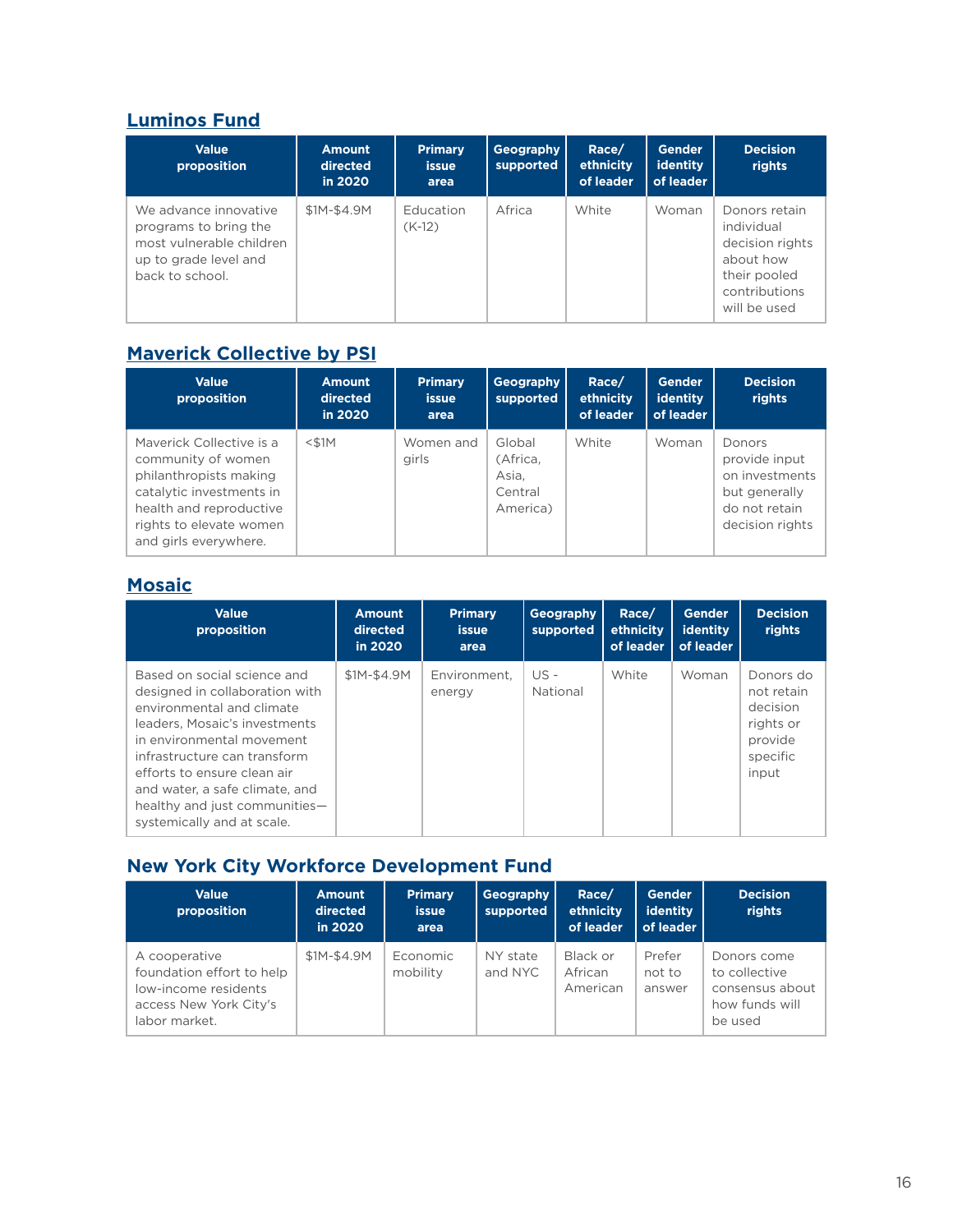#### **[One for Democracy](https://onefordemocracy.org/)**

| <b>Value</b><br>proposition                                                                                                                                                                                                                                                                                           | <b>Amount</b><br>directed<br>in 2020 | <b>Primary</b><br><b>issue</b><br>area | Geography<br>supported | Race/<br>ethnicity<br>of leader | <b>Gender</b><br><b>identity</b><br>of leader | <b>Decision</b><br>rights                                                                                                                                                                                                                                                                                     |
|-----------------------------------------------------------------------------------------------------------------------------------------------------------------------------------------------------------------------------------------------------------------------------------------------------------------------|--------------------------------------|----------------------------------------|------------------------|---------------------------------|-----------------------------------------------|---------------------------------------------------------------------------------------------------------------------------------------------------------------------------------------------------------------------------------------------------------------------------------------------------------------|
| Our primary goal<br>is to ask people to<br>pledge 1% of their net<br>worth to democracy-<br>related causes. Our<br>funds $(c3$ and $c4)$<br>are secondary and<br>exist as a service<br>for those who need<br>them-the majority<br>of our pledgers move<br>money directly to<br>groups, which is what<br>we recommend. | \$50M-\$99.9M                        | Advocacy,<br>governance                | $US -$<br>National     | White                           | Man                                           | Other (please)<br>describe) We have<br>a mix. Donors<br>may choose to<br>give directly to<br>organizations of their<br>choice (individual<br>giving decisions), or<br>they may choose to<br>give through one of<br>our funds and give<br>input. They can also<br>just give to our funds<br>and let us decide. |

#### **Philanthropy Advancing Women's Human Rights (PAWHR)**

| <b>Value</b><br>proposition                                                                                                                                             | <b>Amount</b><br>directed<br>in 2020 | <b>Primary</b><br><b>issue</b><br>area | Geography<br>supported | Race/<br>ethnicity<br>of leader                     | <b>Gender</b><br>identity<br>of leader | <b>Decision</b><br>rights |
|-------------------------------------------------------------------------------------------------------------------------------------------------------------------------|--------------------------------------|----------------------------------------|------------------------|-----------------------------------------------------|----------------------------------------|---------------------------|
| Our network fosters and leverages<br>learning and collaboration from<br>within private philanthropy to<br>drive more and better quality<br>funding for feminist change. | $<$ \$1M                             | Gender<br>justice                      | Global                 | Hispanic/<br>Latinx/<br>Spanish<br>origin,<br>White | Woman                                  |                           |

## **[Phoenix Fund for Workers and Communities at New World Foundation](https://newwf.org/grantmaking-initiatives/phoenix-fund/)**

| <b>Value</b><br>proposition                                                                                                                                                                                                                                                                            | <b>Amount</b><br>directed<br>in 2020 | <b>Primary</b><br><b>issue</b><br>area | Geography<br>supported | Race/<br>ethnicity<br>of leader | <b>Gender</b><br><b>identity</b><br>of leader | <b>Decision</b><br>rights                                                          |
|--------------------------------------------------------------------------------------------------------------------------------------------------------------------------------------------------------------------------------------------------------------------------------------------------------|--------------------------------------|----------------------------------------|------------------------|---------------------------------|-----------------------------------------------|------------------------------------------------------------------------------------|
| The Phoenix Fund supports<br>collaborative projects in US<br>metropolitan areas that are<br>revitalizing civic participation<br>through new organizing where<br>progressive unions reconnect with<br>community organizations and<br>interfaith networks while reaching<br>new allies among immigrants. | $<$ \$1M                             | Immigration<br>rights                  | $US -$<br>National     | White                           | Man                                           | Donors<br>come to<br>collective<br>consensus<br>about how<br>funds will<br>be used |

#### **[Piper Fund](https://www.proteusfund.org/piper/)**

| <b>Value</b><br>proposition                                 | <b>Amount</b><br>directed<br>in 2020 | <b>Primary</b><br><b>issue</b><br>area | <b>Geography supported</b>                                                                                                                 | Race/<br>ethnicity<br>of leader | <b>Gender</b><br>identity<br>of leader | <b>Decision</b><br>rights                                                                      |
|-------------------------------------------------------------|--------------------------------------|----------------------------------------|--------------------------------------------------------------------------------------------------------------------------------------------|---------------------------------|----------------------------------------|------------------------------------------------------------------------------------------------|
| To build<br>a healthy<br>democracy<br>that works<br>for all | \$1M-\$4.9M                          | Democracy                              | US - National (Distributes<br>funds in 25-30 states<br>per year, as well as some<br>national grants to build<br>capacity for state groups) | White                           | Woman                                  | Donors provide<br>input on<br>investments but<br>generally do not<br>retain decision<br>rights |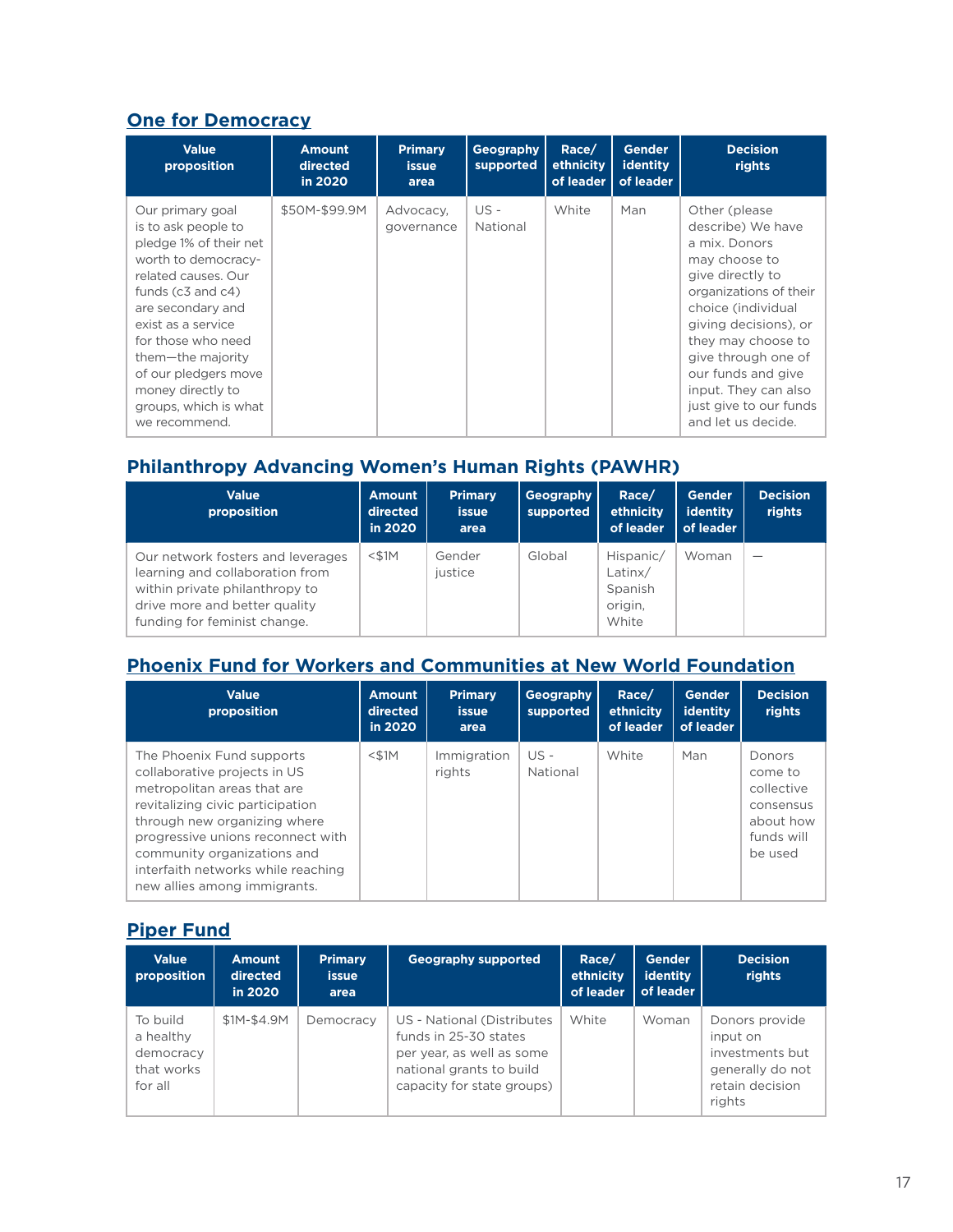## **[Pop Culture Collaborative](https://popcollab.org/)**

| <b>Value</b><br>proposition                                                                                                                                                                                                                               | <b>Amount</b><br>directed<br>in 2020 | <b>Primary</b><br><b>issue</b><br>area | Geography<br>supported | Race/<br>ethnicity<br>of leader | <b>Gender</b><br>identity<br>of leader | <b>Decision</b><br>rights                                                          |
|-----------------------------------------------------------------------------------------------------------------------------------------------------------------------------------------------------------------------------------------------------------|--------------------------------------|----------------------------------------|------------------------|---------------------------------|----------------------------------------|------------------------------------------------------------------------------------|
| The Pop Culture Collaborative<br>offers donors a highly effective<br>mechanism through which to<br>support the pop culture for<br>social change field to achieve<br>visionary, ambitious narrative<br>and culture change goals at<br>mass audience scale. | \$1M-\$4.9M                          | Narrative<br>and culture<br>change     | $US -$<br>National     | Black or<br>African<br>American | Woman                                  | Donors<br>come to<br>collective<br>consensus<br>about how<br>funds will<br>be used |

## **[Public Interest Technology University Network Fund](https://www.pit-un.uw.edu/)**

| <b>Value</b><br>proposition                                                                                                                                                                                                                          | <b>Amount</b><br>directed<br>in 2020 | <b>Primary</b><br>issue<br>area    | Geography<br>supported | Race/<br>ethnicity<br>of leader | <b>Gender</b><br>identity<br>of leader | <b>Decision</b><br>rights                                                          |
|------------------------------------------------------------------------------------------------------------------------------------------------------------------------------------------------------------------------------------------------------|--------------------------------------|------------------------------------|------------------------|---------------------------------|----------------------------------------|------------------------------------------------------------------------------------|
| The Public Interest Technology<br>University Network is a<br>partnership that unites<br>colleges and universities<br>committed to building the field<br>of public interest technology<br>and creating a generation of<br>civic-minded technologists. | \$5M-\$9.9M                          | Education<br>(higher<br>education) | US -<br>National       | Black or<br>African<br>American | Woman                                  | Donors<br>come to<br>collective<br>consensus<br>about how<br>funds will<br>be used |

## **[Racial Equity Fund \(at The Miami Foundation\)](https://miamifoundation.org/racialequityfund/)**

| <b>Value</b><br>proposition                                                                                                                                                                                                                                                                                                                                               | <b>Amount</b><br>directed<br>in 2020 | <b>Primary</b><br><b>issue</b><br>area | Geography<br>supported | Race/<br>ethnicity<br>of leader | <b>Gender</b><br><b>identity</b><br>of leader | <b>Decision</b><br>rights |
|---------------------------------------------------------------------------------------------------------------------------------------------------------------------------------------------------------------------------------------------------------------------------------------------------------------------------------------------------------------------------|--------------------------------------|----------------------------------------|------------------------|---------------------------------|-----------------------------------------------|---------------------------|
| We are building deep<br>connections with all racial<br>equity and racial justice<br>focused ventures in Miami, and<br>are attracting funding for this<br>important issue area and then<br>disseminating it thoughtfully,<br>considering intersections<br>amongst organizations and<br>thinking about the health and<br>shared impact potential of the<br>whole ecosystem. | $<$ \$1M                             | Racial<br>justice                      | FL<br>(Miami)          | Black or<br>African<br>American | Woman                                         |                           |

## **[Racial Equity Philanthropic Fund](https://echoinggreen.org/racial-equity-philanthropic-fund/)**

| <b>Value</b><br>proposition                                                                           | <b>Amount</b><br>directed<br>in 2020 | <b>Primary</b><br><b>issue</b><br>area | Geography<br>supported | Race/<br>ethnicity<br>of leader | <b>Gender</b><br>identity<br>of leader | <b>Decision</b><br>rights                                               |
|-------------------------------------------------------------------------------------------------------|--------------------------------------|----------------------------------------|------------------------|---------------------------------|----------------------------------------|-------------------------------------------------------------------------|
| Leveraging social innovation<br>to dismantle structural<br>racism and build inclusive<br>communities. | \$1M-\$4.9M                          | Racial<br>justice                      | Global                 | Black or<br>African<br>American | Woman                                  | Donors do not<br>retain decision<br>rights or provide<br>specific input |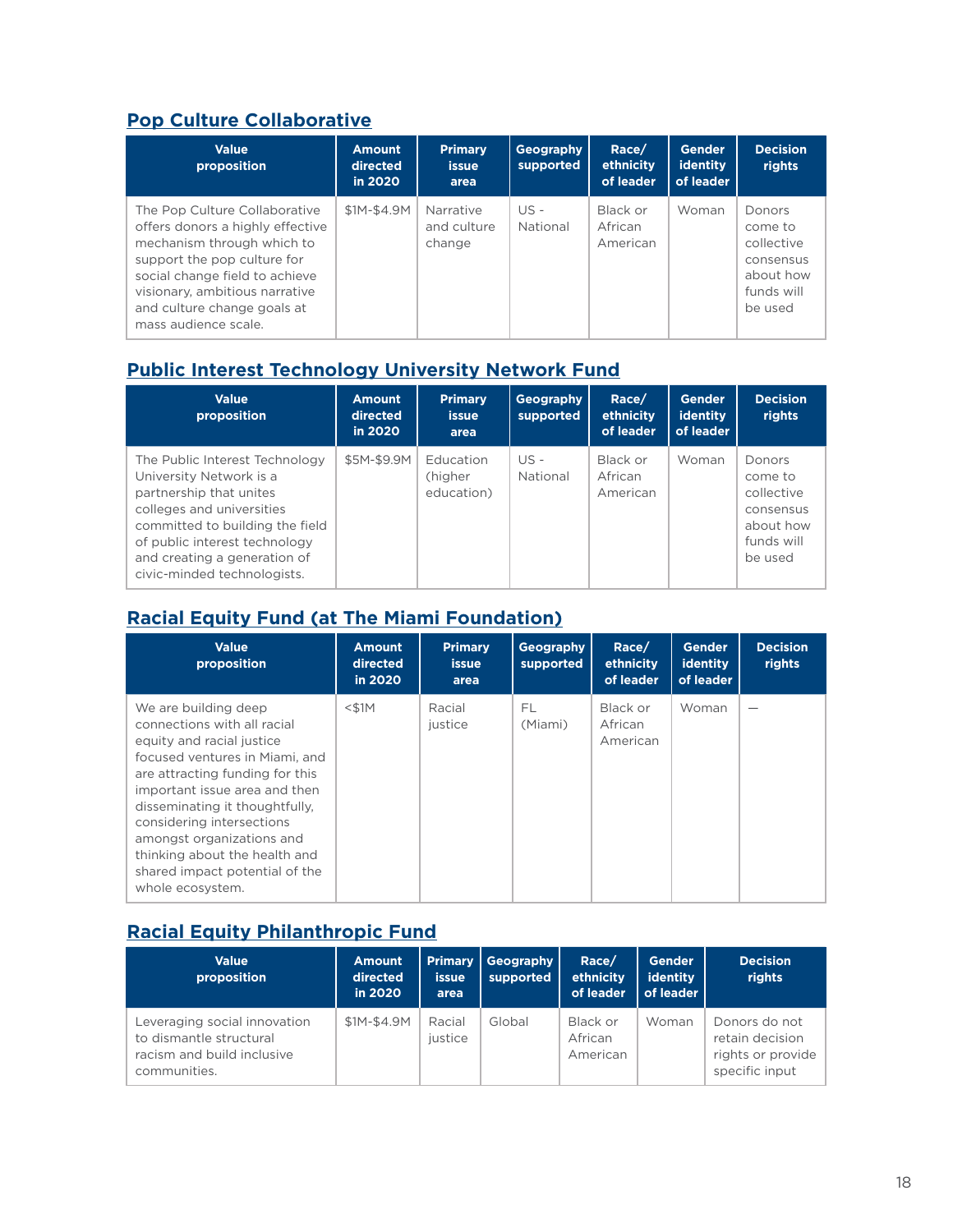## **[Red Umbrella Fund](https://www.redumbrellafund.org/)**

| <b>Value</b><br>proposition                                                          | <b>Amount</b><br>directed<br>in 2020 | <b>Primary</b><br><b>issue</b><br>area | Geography<br>supported                                            | Race/<br>ethnicity<br>of leader | <b>Gender</b><br>identity<br>of leader | <b>Decision</b><br>rights                                                       |
|--------------------------------------------------------------------------------------|--------------------------------------|----------------------------------------|-------------------------------------------------------------------|---------------------------------|----------------------------------------|---------------------------------------------------------------------------------|
| Red Umbrella Fund<br>is the first and only<br>global fund for and<br>by sex workers. | $<$ \$1M                             | Sex<br>workers'<br>rights              | International -<br>Regional and<br>national across<br>all regions | White                           | Man                                    | Other (please describe)<br>Community-led<br>Board with donor<br>representatives |

#### **[REDF](https://redf.org/)**

| <b>Value</b><br>proposition                                                                                                  | <b>Amount</b><br>directed<br>in 2020 | <b>Primary</b><br><b>issue</b><br>area | <b>Geography</b><br>supported | Race/<br>ethnicity<br>of leader | <b>Gender</b><br>identity<br>of leader | <b>Decision</b><br>rights                                                  |
|------------------------------------------------------------------------------------------------------------------------------|--------------------------------------|----------------------------------------|-------------------------------|---------------------------------|----------------------------------------|----------------------------------------------------------------------------|
| Invests in and advises high-<br>impact social enterprises<br>to employ and empower<br>people overcoming barriers<br>to work. | \$5M-\$9.9M                          | Economic<br>mobility                   | US -<br>National              | White                           | Woman                                  | Donors do<br>not retain<br>decision rights<br>or provide<br>specific input |

## **[RIP Medical Debt](https://ripmedicaldebt.org/)**

| <b>Value</b><br>proposition                                                                                                                                                                               | <b>Amount</b><br>directed<br>in 2020 | <b>Primary</b><br><b>issue</b><br>area | Geography<br>supported | Race/<br>ethnicity<br>of leader | <b>Gender</b><br>identity<br>of leader | <b>Decision</b><br>rights                                                                                                                                                                                                                                                            |
|-----------------------------------------------------------------------------------------------------------------------------------------------------------------------------------------------------------|--------------------------------------|----------------------------------------|------------------------|---------------------------------|----------------------------------------|--------------------------------------------------------------------------------------------------------------------------------------------------------------------------------------------------------------------------------------------------------------------------------------|
| Every dollar<br>donated to RIP<br>can abolish<br>approximately \$100<br>of medical debt.<br>freeing individuals<br>and families from<br>the stress of unpaid<br>bills and the burden<br>of crushing debt. | \$10M-\$24.9M                        | Health                                 | US -<br>National       | White                           | Woman                                  | Other (please describe)<br>A mix-donors can elect<br>to direct their donations<br>on a regional/local basis,<br>or they can elect for the<br>donation to be used for<br>general medical debt relief<br>on an unrestricted basis.<br>All funds are supporting<br>medical debt relief. |

## **[Silicon Valley Social Venture Fund](https://www.sv2.org/)**

| <b>Value</b><br>proposition                                                                                                                                  | <b>Amount</b><br>directed<br>in 2020 | <b>Primary</b><br><b>issue</b><br>area | Geography<br>supported | Race/<br><b>ethnicity</b><br>of leader | <b>Gender</b><br>identity<br>of leader | <b>Decision</b><br>rights                                                       |
|--------------------------------------------------------------------------------------------------------------------------------------------------------------|--------------------------------------|----------------------------------------|------------------------|----------------------------------------|----------------------------------------|---------------------------------------------------------------------------------|
| Invest in innovative social<br>ventures while educating<br>donors to be strategic.<br>informed and effective<br>in their giving and<br>community engagement. | $<$ \$1M                             | Effective<br>philanthropy              | CA (Bay<br>Area)       | White                                  | Man                                    | Donors come<br>to collective<br>consensus<br>about how<br>funds will<br>be used |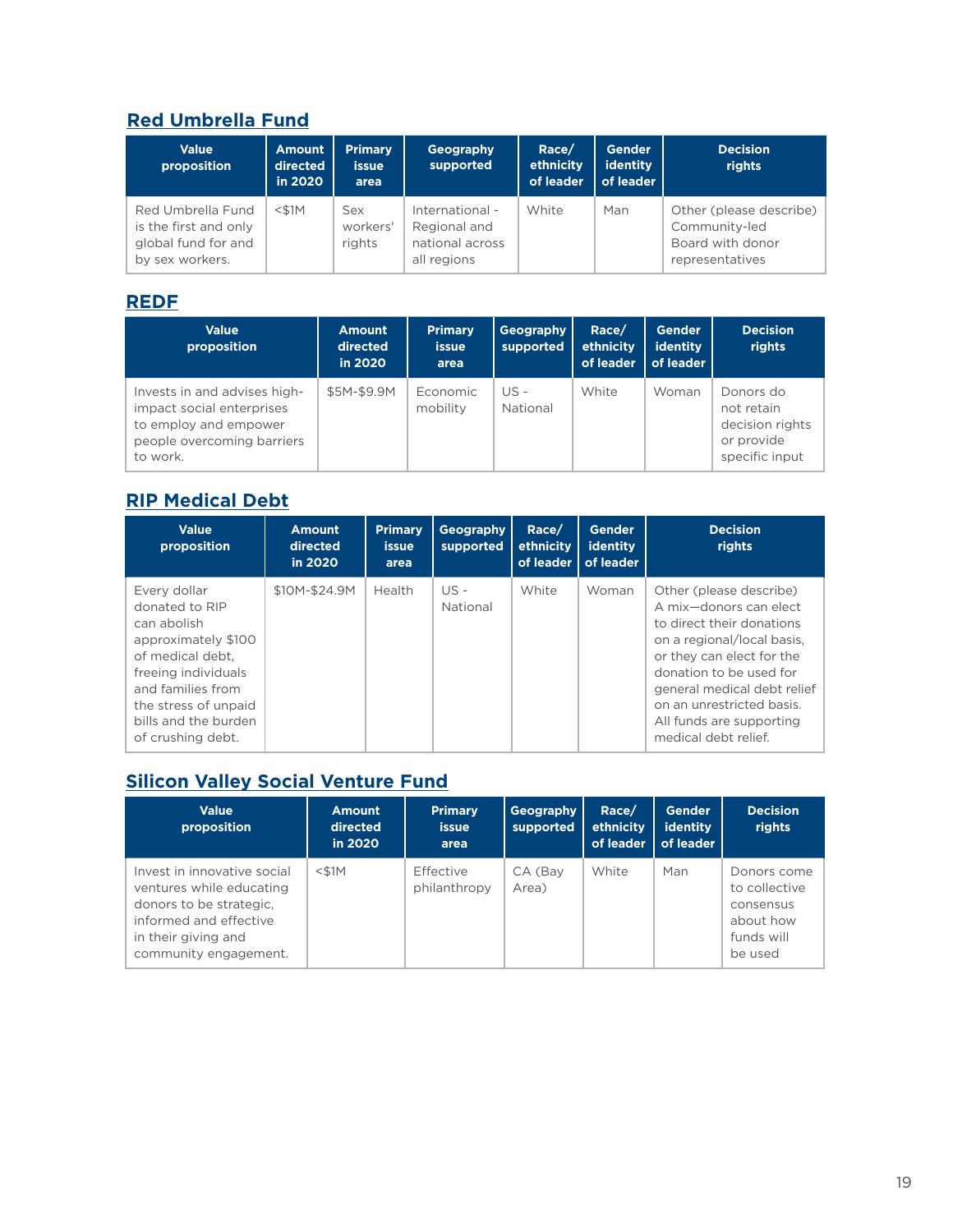## **[Southern Power Fund](https://resourcegeneration.org/donate-to-the-southern-power-fund/)**

| <b>Value</b><br>proposition | <b>Amount</b><br>directed<br>in 2020 | <b>Primary</b><br><b>issue</b><br>area | Geography<br>supported                   | <b>Race/ethnicity</b><br>of leader                                              | <b>Gender</b><br>identity<br>of leader | <b>Decision</b><br>rights                                                                           |
|-----------------------------|--------------------------------------|----------------------------------------|------------------------------------------|---------------------------------------------------------------------------------|----------------------------------------|-----------------------------------------------------------------------------------------------------|
|                             | \$1M-\$4.9M                          | Racial<br>iustice                      | Southern<br>US: US<br><b>Territories</b> | Identifies in<br>other ways not<br>listed (please)<br>specify) No paid<br>staff | Prefer<br>not to<br>answer             | Other (please)<br>describe) Donors<br>provide general input<br>but do not retain<br>decision rights |

## **[The Southern Reconstruction Fund](https://www.southernreconstructionfund.org/)**

| <b>Value</b><br>proposition                                                                                               | <b>Amount</b><br>directed<br>in 2020 | <b>Primary</b><br><b>issue</b><br>area | <b>Geography</b><br>supported | Race/<br>ethnicity<br>of leader | Gender<br>identity<br>of leader | <b>Decision</b><br>rights                                                  |
|---------------------------------------------------------------------------------------------------------------------------|--------------------------------------|----------------------------------------|-------------------------------|---------------------------------|---------------------------------|----------------------------------------------------------------------------|
| To fund communities<br>in the Southeast<br>United states that<br>have been most<br>affected by unjust<br>racial policies. | \$5M-\$9.9M                          | Community<br>improvement               | Southeastern<br>US            | Black or<br>African<br>American | Man                             | Donors do<br>not retain<br>decision rights<br>or provide<br>specific input |

## **[State Infrastructure Fund at NEO Philanthropy](https://neophilanthropy.org/collaborative-funds/state-infrastructure-fund/)**

| <b>Value</b><br>proposition                                                                                                                                                                                                                | <b>Amount</b><br>directed<br>in 2020 | <b>Primary</b><br><b>issue</b><br>area | Geography<br>supported                                                                            | Race/<br>ethnicity<br>of leader | <b>Gender</b><br>identity<br>of leader | <b>Decision</b><br>rights                                                          |
|--------------------------------------------------------------------------------------------------------------------------------------------------------------------------------------------------------------------------------------------|--------------------------------------|----------------------------------------|---------------------------------------------------------------------------------------------------|---------------------------------|----------------------------------------|------------------------------------------------------------------------------------|
| We have and continue to invest<br>long-term in the development<br>of state infrastructure<br>groups that work together to<br>increase voter participation<br>and protect voting rights in<br>historically underrepresented<br>communities. | \$25M-\$49.9M                        | Voting<br>rights.<br>democracy         | $US -$<br>National<br>(AZ, NV,<br>NM. TX.<br>AL, LA, MS,<br>GA, FL, NC.<br>VA, PA, MI,<br>WI. OH) | White                           | Woman                                  | Donors<br>come to<br>collective<br>consensus<br>about how<br>funds will<br>be used |

## **[The Upswing Fund for Adolesent Mental Health](https://theupswingfund.org/)**

| <b>Value</b><br>proposition                                                                                                                                                                                                                                                                     | <b>Amount</b><br>directed<br>in 2020 | <b>Primary</b><br><b>issue</b><br>area                                                              | Geography<br>supported | Race/<br>ethnicity<br>of leader | Gender<br>identity<br>of leader | <b>Decision</b><br>rights                                                                      |
|-------------------------------------------------------------------------------------------------------------------------------------------------------------------------------------------------------------------------------------------------------------------------------------------------|--------------------------------------|-----------------------------------------------------------------------------------------------------|------------------------|---------------------------------|---------------------------------|------------------------------------------------------------------------------------------------|
| The Upswing Fund<br>for Adolescent Mental<br>Health expands access<br>to culturally responsive<br>mental health care for<br>adolescents of color<br>and LGBTQ+ youth by<br>aggregating and directing<br>philanthropic investments<br>to community-based<br>organizations across the<br>country. | \$5M-\$9.9M                          | Adolescent<br>mental<br>health, with<br>a focus on<br>adolescents<br>of color<br>and/or<br>$LGBTQ+$ | $US -$<br>National     | Black or<br>African<br>American | Woman                           | Donors<br>provide input<br>on investments<br>but generally<br>do not retain<br>decision rights |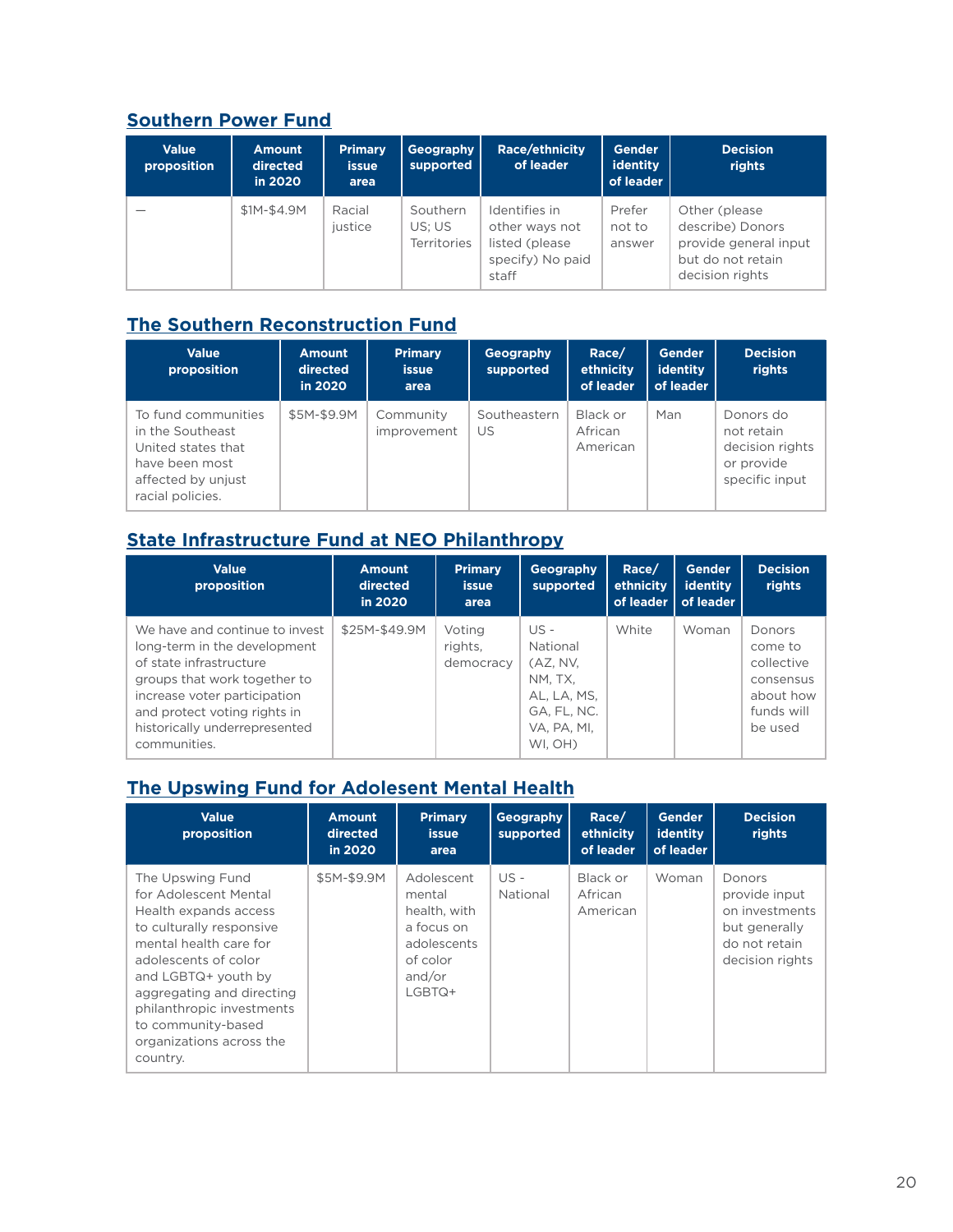## **[Venture Philanthropy Partners + Raise DC](https://www.raisedc.org/)**

| <b>Value</b><br>proposition                                                                                                                                                                                                                                                                                                                                                                      | <b>Amount</b><br>directed<br>in 2020 | <b>Primary</b><br>issue.<br>area | Geography<br>supported        | Race/<br>ethnicity<br>of leader | Gender<br><b>identity</b><br>of leader | <b>Decision</b><br>rights                                                        |
|--------------------------------------------------------------------------------------------------------------------------------------------------------------------------------------------------------------------------------------------------------------------------------------------------------------------------------------------------------------------------------------------------|--------------------------------------|----------------------------------|-------------------------------|---------------------------------|----------------------------------------|----------------------------------------------------------------------------------|
| We are the only organization<br>locally that takes a regional.<br>cross-sector view of the issues<br>facing youth in their cradle-<br>to-career journey. We are<br>committed to identifying the<br>most impactful opportunities<br>based on data and community<br>context, aligning stakeholders<br>for action and building the<br>necessary capacity to execute<br>against those opportunities. | \$1M-\$4.9M                          | Economic<br>mobility             | Greater<br>Washington,<br>DC. | Black or<br>African<br>American | Woman                                  | Donors do<br>not retain<br>decision<br>rights or<br>provide<br>specific<br>input |

## **[Visionary Freedom Fund \(VFF\)](https://affund.org/visionaryfreedomfund/)**

| <b>Value</b><br>proposition                                                                                                                                                                                                                            | <b>Amount</b><br>directed<br>in 2020 | <b>Primary</b><br><i>issue</i><br>area            | Geography<br>supported | Race/<br>ethnicity<br>of leader                                               | <b>Gender</b><br>identity<br>of leader | <b>Decision</b><br>rights |
|--------------------------------------------------------------------------------------------------------------------------------------------------------------------------------------------------------------------------------------------------------|--------------------------------------|---------------------------------------------------|------------------------|-------------------------------------------------------------------------------|----------------------------------------|---------------------------|
| VFF funds youth-led, youth justice<br>community organizing groups<br>nationwide with the resources they<br>need to articulate and achieve<br>visionary transformations to<br>the youth justice system at the<br>intersections of multiple oppressions. | \$1M-\$4.9M                          | Youth<br>justice.<br>criminal<br>legal<br>systems | $US -$<br>National     | Black or<br>African<br>American.<br>Hispanic/<br>Latinx/<br>Spanish<br>origin | Woman                                  | –                         |

#### **[Water.org](https://water.org/)**

| <b>Value</b><br>proposition                                                                                                                                        | Amount<br>directed<br>in 2020 | <b>Primary</b><br><b>issue</b><br>area | Geography<br>supported                                      | Race/<br>ethnicity | Gender<br><b>identity</b><br>of leader   of leader | <b>Decision</b><br>rights                                                                      |
|--------------------------------------------------------------------------------------------------------------------------------------------------------------------|-------------------------------|----------------------------------------|-------------------------------------------------------------|--------------------|----------------------------------------------------|------------------------------------------------------------------------------------------------|
| Correcting market<br>failures and removing<br>other barriers to<br>financing for water<br>supply and sanitation<br>services targeting<br>people living in poverty. | \$10M-\$24.9M                 | Global<br>development                  | Africa,<br>Asia,<br>Central<br>America.<br>South<br>America | White              | Man                                                | Donors provide<br>input on<br>investments<br>but generally<br>do not retain<br>decision rights |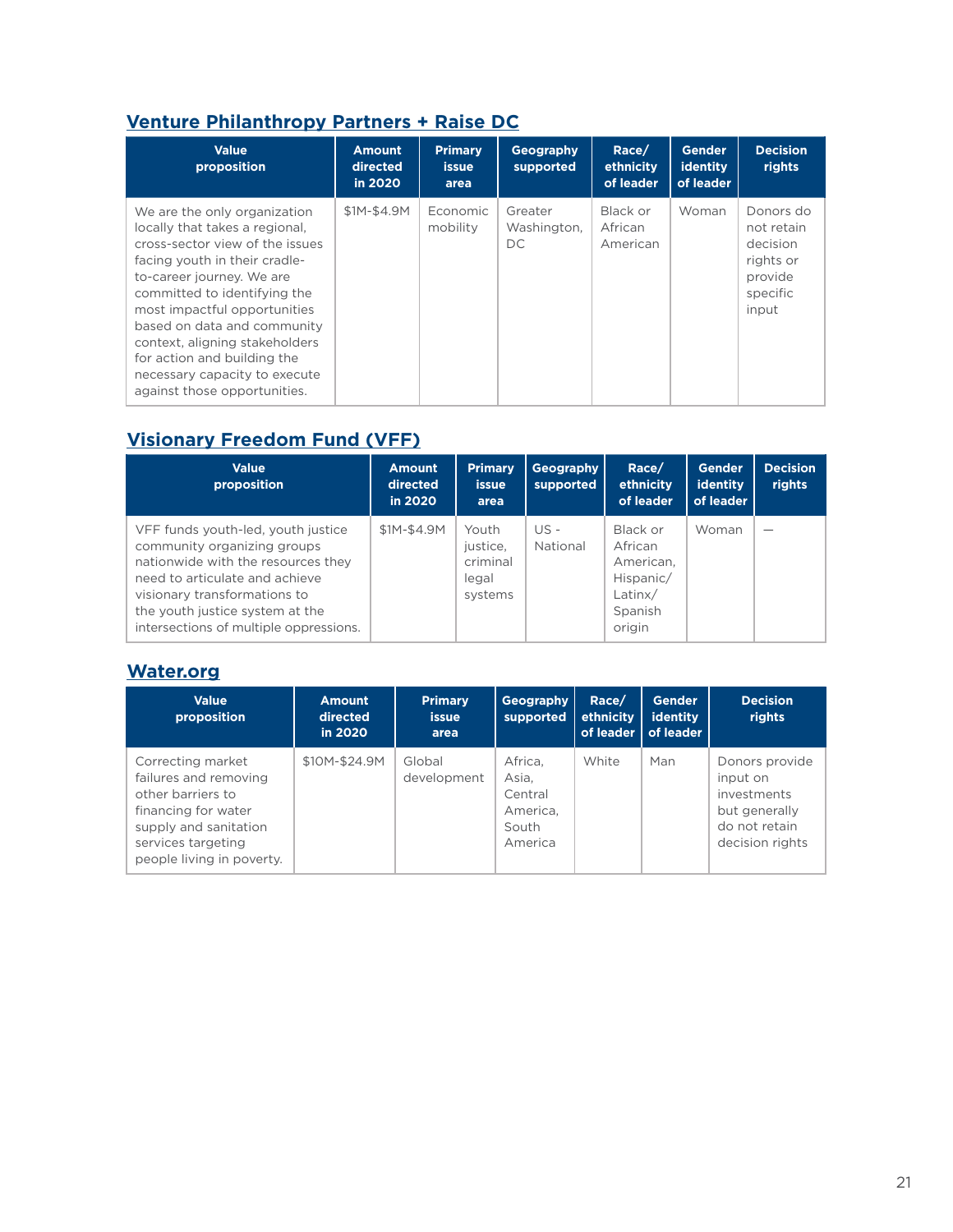#### **[WaterEquity](https://waterequity.org/)**

| <b>Value</b><br>proposition                                                                                                  | <b>Amount</b><br>directed<br>in 2020 | <b>Primary</b><br><i>issue</i><br>area | Geography<br>supported                                      | Race/<br>ethnicity<br>of leader | <b>Gender</b><br><b>identity</b><br>of leader | <b>Decision</b><br>rights                                                                                                                                                   |
|------------------------------------------------------------------------------------------------------------------------------|--------------------------------------|----------------------------------------|-------------------------------------------------------------|---------------------------------|-----------------------------------------------|-----------------------------------------------------------------------------------------------------------------------------------------------------------------------------|
| Connecting<br>global capital<br>markets to<br>water supply<br>and sanitation<br>services for<br>people living<br>in poverty. | \$50M-\$99.9M                        | Financial<br>services                  | Africa.<br>Asia.<br>Central<br>America.<br>South<br>America | White                           | Man                                           | Other (please describe)<br>As a public charity we have<br>had some unrestricted<br>donation as we started<br>up. Now we think in<br>terms of investors more<br>than donors. |

#### **[Water Funder Initiative](https://www.waterfunder.org/)**

| <b>Value</b><br>proposition                                                 | <b>Amount</b><br>directed<br>in 2020 | <b>Primary</b><br><b>issue</b><br>area | Geography<br>supported | Race/<br>ethnicity<br>of leader | <b>Gender</b><br>identity<br>of leader | <b>Decision</b><br>rights                                                 |
|-----------------------------------------------------------------------------|--------------------------------------|----------------------------------------|------------------------|---------------------------------|----------------------------------------|---------------------------------------------------------------------------|
| Attract and align<br>philanthropic<br>resources to<br>freshwater solutions. | \$50M-\$99.9M                        | Climate<br>change                      | $US -$<br>National     | White                           | Woman                                  | Donors do not pool<br>funding, and make<br>individual giving<br>decisions |

## **[We Rise Together: For an Equitable and Just Recovery](https://wrtogether.org/)**

| <b>Value</b><br>proposition                                                                                                                                                                                                                                                                                                                                                                                                                                     | <b>Amount</b><br>directed<br>in 2020 | <b>Primary</b><br><i>issue</i><br>area | Geography<br>supported            | Race/<br>ethnicity<br>of leader | <b>Gender</b><br>identity<br>of leader | <b>Decision</b><br>rights                                                                                                                                                                                                                                              |
|-----------------------------------------------------------------------------------------------------------------------------------------------------------------------------------------------------------------------------------------------------------------------------------------------------------------------------------------------------------------------------------------------------------------------------------------------------------------|--------------------------------------|----------------------------------------|-----------------------------------|---------------------------------|----------------------------------------|------------------------------------------------------------------------------------------------------------------------------------------------------------------------------------------------------------------------------------------------------------------------|
| We Rise Together: For an<br>Equitable and Just Recovery<br>is an unprecedented<br>coalition uniting partners<br>from across philanthropy.<br>business and communities<br>to 1) accelerate equitable<br>economic recovery for Black<br>and Latinx communities by<br>pooling and distributing<br>philanthropic resources and<br>2) reform and re-envision<br>policies and business<br>practices to ensure our<br>region invests more<br>equitably moving forward. | $<$ \$1M                             | Economic<br>mobility                   | US - Local<br>(Chicago<br>region) | Black or<br>African<br>American | Woman                                  | Other (please)<br>describe)<br>Decisions are<br>made by the We<br>Rise Together<br>steering<br>committee based<br>on priorities<br>established<br>by community<br>exchanges. In<br>special cases.<br>donors may fund<br>specific areas of<br>work or provide<br>input. |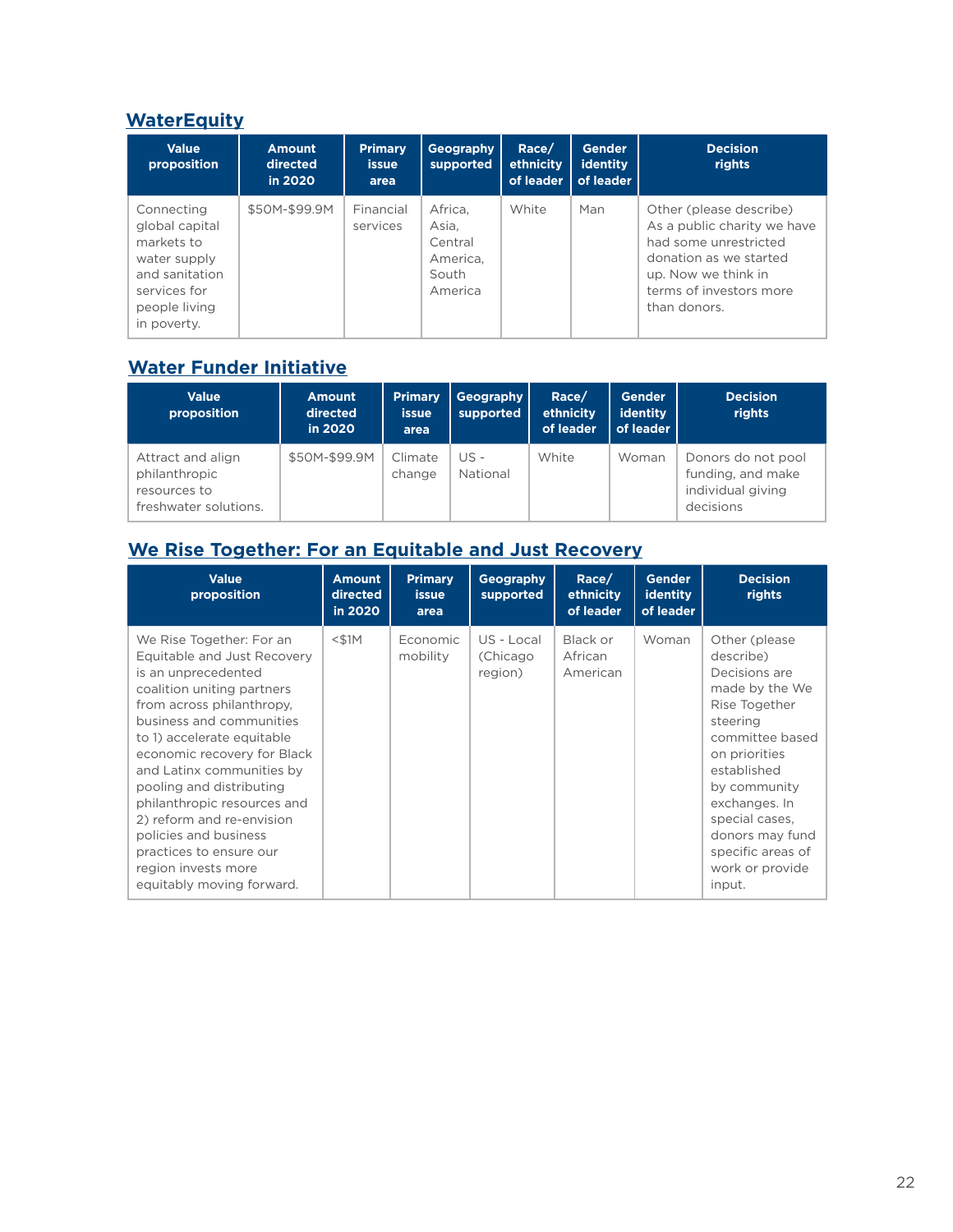## **Women of Color Community Wealth Fund (WCCW)**

| <b>Value</b><br>proposition                                                                                                                                                                                                                                                                                                                                           | <b>Amount</b><br>directed<br>in 2020 | <b>Primary</b><br><i>issue</i><br>area | Geography<br>supported            | Race/<br>ethnicity<br>of leader | <b>Gender</b><br>identity<br>of leader | <b>Decision</b><br>rights                                                                                               |
|-----------------------------------------------------------------------------------------------------------------------------------------------------------------------------------------------------------------------------------------------------------------------------------------------------------------------------------------------------------------------|--------------------------------------|----------------------------------------|-----------------------------------|---------------------------------|----------------------------------------|-------------------------------------------------------------------------------------------------------------------------|
| Our Fund is dedicated to<br>removing barriers to, and<br>creating opportunities for,<br>greater wealth for low-income<br>women of color in the Bay<br>Area through investments<br>designed to fundamentally<br>shift the structures and<br>systems that keep women of<br>color poor, and to deepen the<br>evidence base and policy case<br>for larger scale adoption. | $<$ \$1M                             | Economic<br>mobility                   | CA (San<br>Francisco<br>Bay Area) | Multiracial                     | Woman                                  | Other (please)<br>describe)<br>Depends<br>on level of<br>investment and<br>largest donor<br>group provides<br>oversight |

## **[Women's Foundation of Mississippi](https://www.womensfoundationms.org/)**

| <b>Value</b><br>proposition                                                                                                                                                 | Amount<br>directed<br>in 2020 | <b>Primary</b><br><b>issue</b><br>area | Geography<br>supported | Race/<br>ethnicity<br>of leader | <b>Gender</b><br><b>identity</b><br>of leader | <b>Decision</b><br>rights                                                                      |
|-----------------------------------------------------------------------------------------------------------------------------------------------------------------------------|-------------------------------|----------------------------------------|------------------------|---------------------------------|-----------------------------------------------|------------------------------------------------------------------------------------------------|
| We are the only grantmaker<br>in the state entirely focused<br>on women and girls, with the<br>expertise and relationships<br>to do the most good for<br>them in our state. | \$1M-\$4.9M                   | Women<br>and girls                     | Mississippi            | White                           | Woman                                         | Donors provide<br>input on<br>investments<br>but generally<br>do not retain<br>decision rights |

## **[The Women's Fund of Western MA](https://www.mywomensfund.org/give/)**

| <b>Value</b><br>proposition                                                                                                                                                                                                            | <b>Amount</b><br>directed<br>in 2020 | <b>Primary</b><br><b>issue</b><br>area | <b>Geography</b><br>supported | Race/<br>ethnicity<br>of leader          | <b>Gender</b><br>identity<br>of leader | <b>Decision</b><br>rights |
|----------------------------------------------------------------------------------------------------------------------------------------------------------------------------------------------------------------------------------------|--------------------------------------|----------------------------------------|-------------------------------|------------------------------------------|----------------------------------------|---------------------------|
| We fuel progress towards gender<br>equity by funding the most<br>promising solutions, collaborating<br>with results-oriented partners, by<br>elevating the collective power of<br>local women to take charge and<br>lead with purpose. | $<$ \$1M                             | Women<br>and girls                     | МA<br>(Western<br>MA)         | Middle<br>Eastern<br>or North<br>African | Woman                                  |                           |